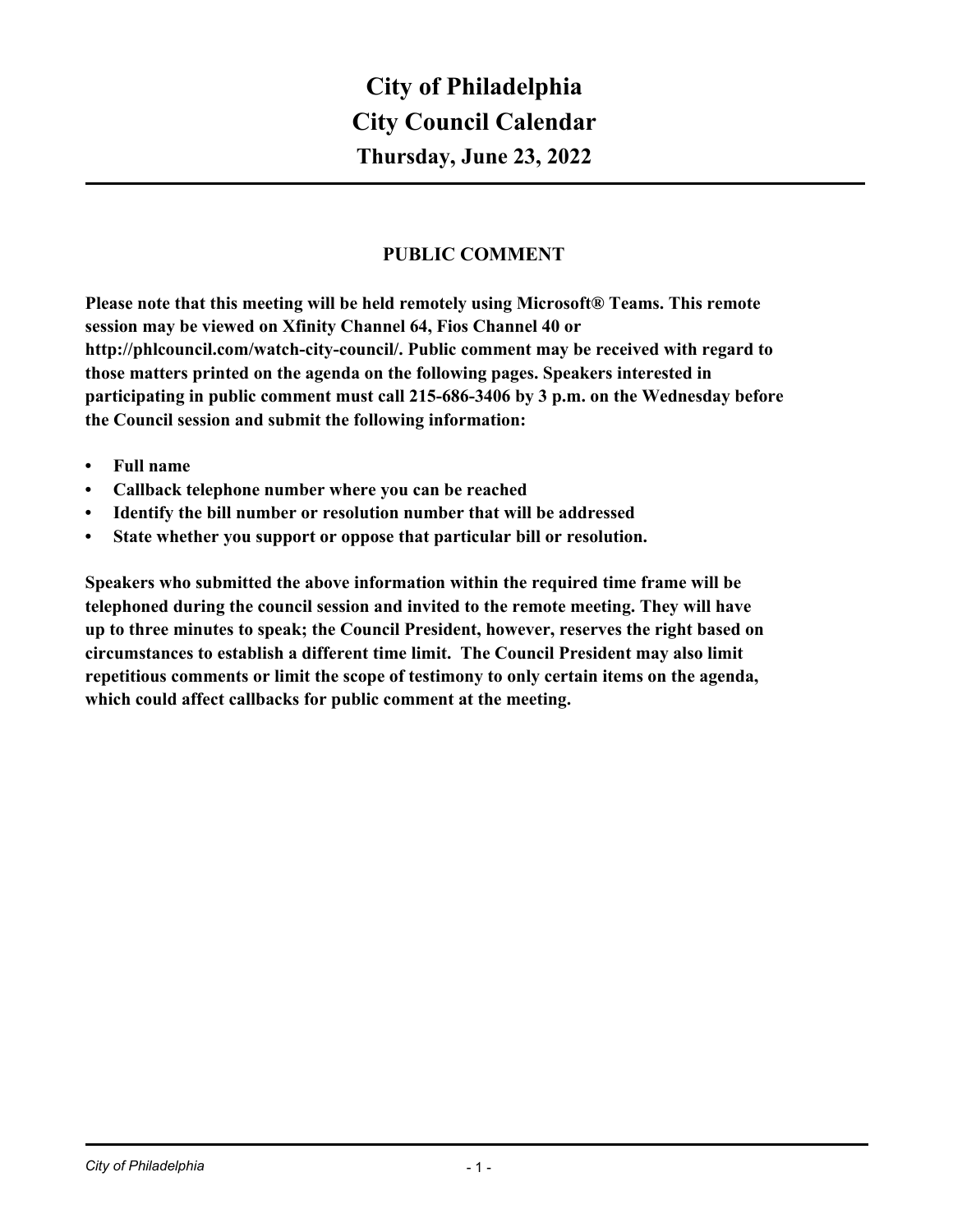# **ORDER OF BUSINESS IN A COUNCIL SESSION**

**Note: Some items do not occur at every session:**

**Invocation.**

**Approval of the journal of the preceding meeting.**

**Requests by Councilmembers for permission to be absent from the session.**

**Reading of communications from the Mayor.**

**Introduction of bills and resolutions (to be referred to appropriate Committees of Council).**

**Reports from Committees of Council.**

**Special business.**

**Bills on first reading.**

**Public comment on bills and resolutions on the Second Reading and Final Passage Calendars – titles are printed below.**

**Bills that Council passed but that need to be returned by the Mayor for reconsideration.**

**Consideration of bills and resolutions on the Second Reading and Final Passage Calendars.**

**Bills and resolutions on the Suspension Calendar.**

**Speeches by Councilmembers.**

**.**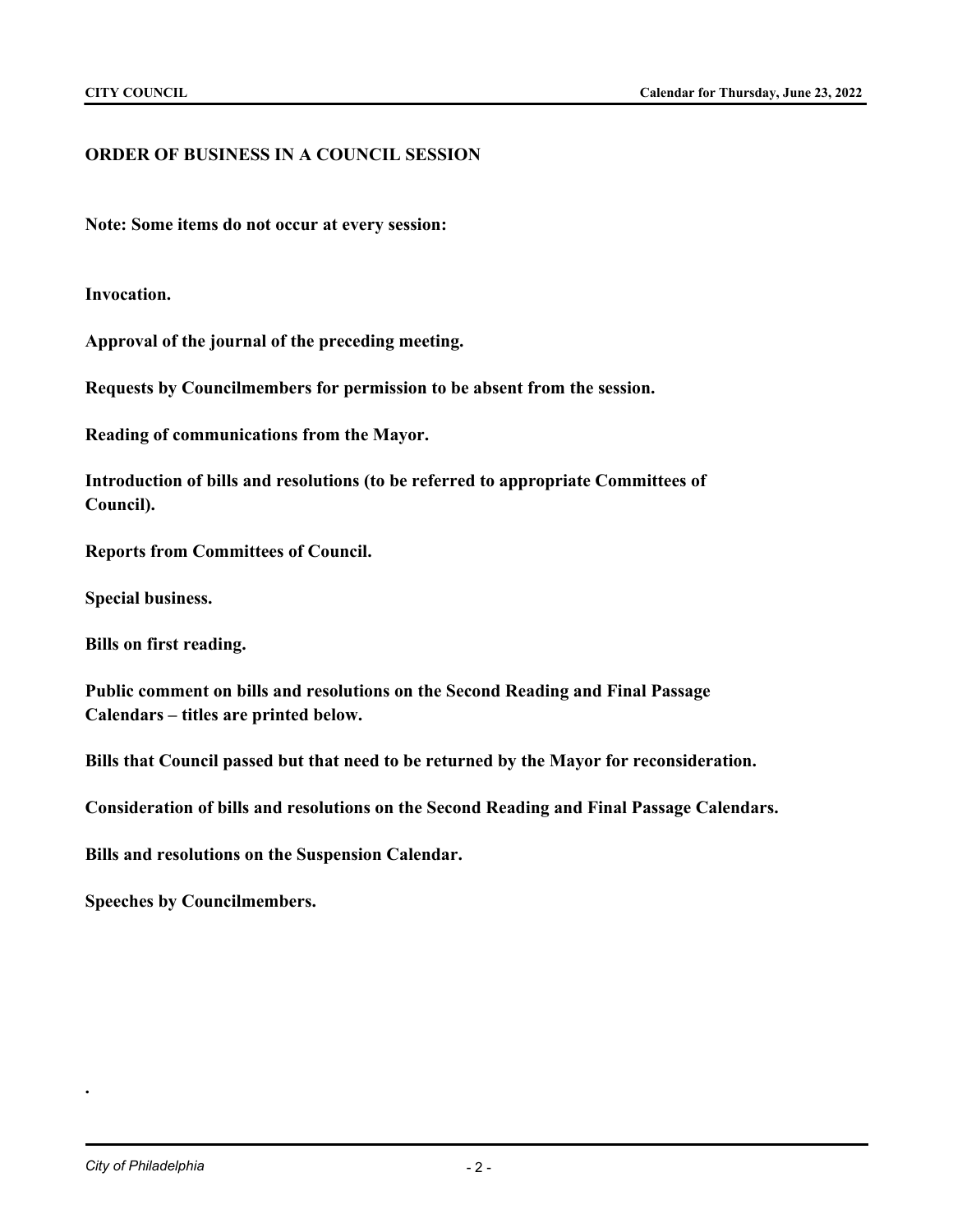# **BILLS AND RESOLUTIONS ON FINAL PASSAGE**

#### **200533**

## **INTRODUCED BY:** Councilmember Bass

Resolution calling on Comcast Spectacor to reconsider its naming rights agreement with Wells Fargo based on its history of unethical banking practices.

### **210396**

### **INTRODUCED BY:** Councilmember Parker

Resolution calling on the Sheriff of the City of Philadelphia to request an Order from the President Judge of the Philadelphia County Court of Common Pleas of the First Judicial District of Pennsylvania to temporarily stay all mortgage and tax foreclosure sales.

### **210434**

### **INTRODUCED BY:** Councilmember Oh

Resolution calling on the City of Philadelphia to implement minimum force training for all law enforcement officers.

#### **210913**

# **INTRODUCED BY:** Councilmember Bass

Resolution authorizing City Council to retain legal counsel to file a lawsuit to require the Administration to implement and enforce Bill Number 200425, an ordinance duly enacted by the City Council of Philadelphia which became law on January 28, 2021.

# **220197-A**

# **INTRODUCED BY:** Councilmember Johnson for Council President Clarke

Resolution proposing an amendment to The Philadelphia Home Rule Charter to create the Department of Aviation, to transfer the functions of certain City agencies with respect to the operations of the City's Airports to the newly-created Department and to provide for additional duties of the Department; and providing for the submission of the amendment to the electors of Philadelphia.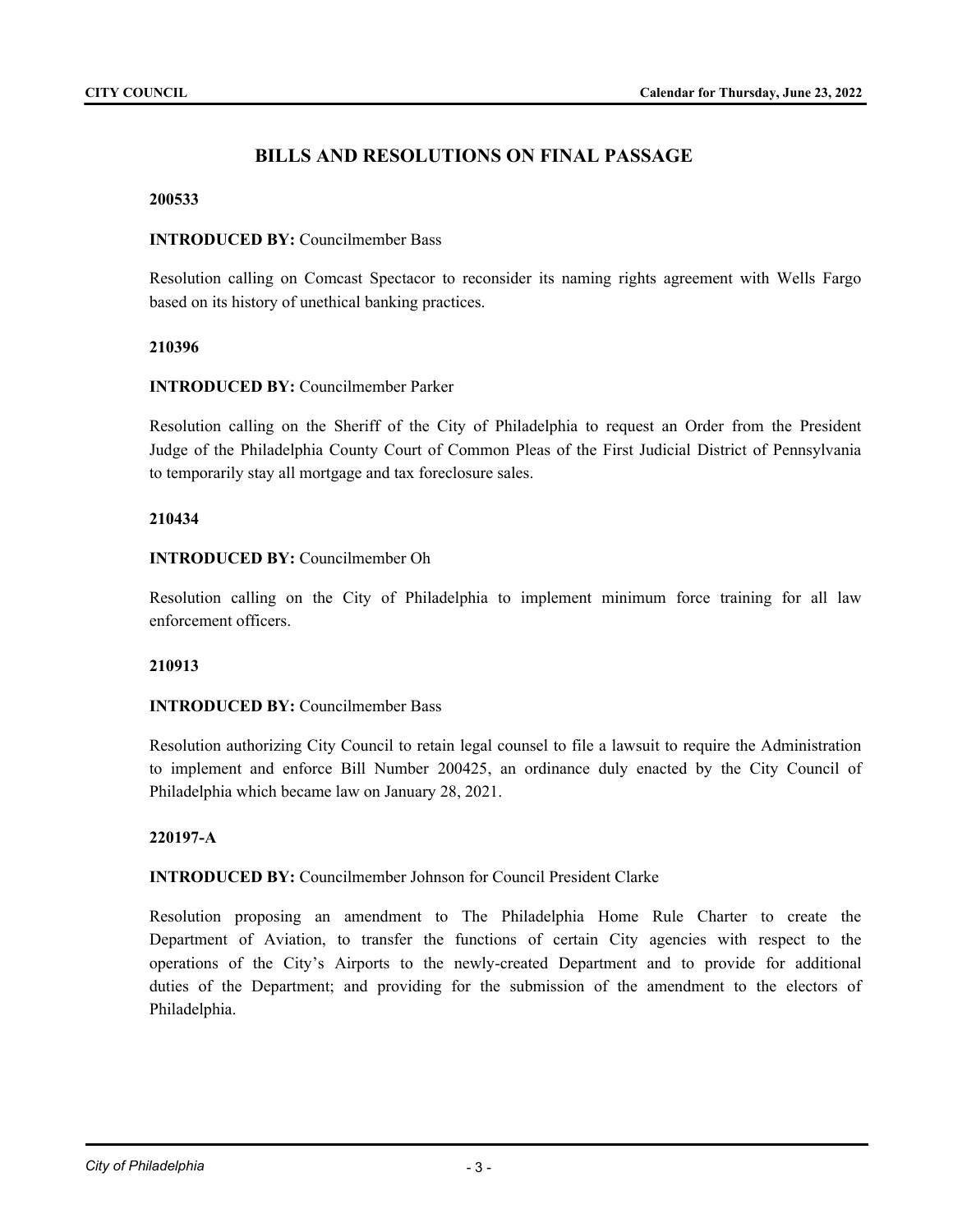# **INTRODUCED BY:** Councilmember Bass

Resolution urging The City of Philadelphia to reconsider the terms of the Atwater Kent Collection (the "Collection") transfer agreement between the City of Philadelphia and Drexel University in order to ensure adequate stewardship of the Collection and protect the interests of the citizens of Philadelphia.

# **220544**

**INTRODUCED BY:** Councilmember Quiñones Sánchez for Council President Clarke

Resolution confirming the appointment of Sarah-Ashley Andrews to the Board of Education of the School District of Philadelphia.

# **220545**

**INTRODUCED BY:** Councilmember Quiñones Sánchez for Council President Clarke

Resolution confirming the appointment of Chau Wing Lam to the Board of Education of the School District of Philadelphia.

# **200040-A**

**INTRODUCED BY:** Councilmembers Gilmore Richardson, Quiñones Sánchez, Parker, Green and **Brooks** 

Resolution proposing an amendment to The Philadelphia Home Rule Charter providing for a preference in civil service examinations for any qualified graduate of a Career Technical Education program in the School District of Philadelphia; and providing for the submission of the amendment to the electors of Philadelphia.

# **220603**

# **INTRODUCED BY:** Councilmember Parker for Council President Clarke

Resolution authorizing the Commissioner of Public Property to execute and deliver to the Philadelphia Redevelopment Authority deeds conveying fee simple title to certain City-owned lots or pieces of ground with the buildings and improvements thereon situate in the Fifth Councilmanic District of the City of Philadelphia and further authorizing the Philadelphia Redevelopment Authority to transfer to the Philadelphia Land Bank fee simple title to such properties pursuant to Section 16-405 of The Philadelphia Code.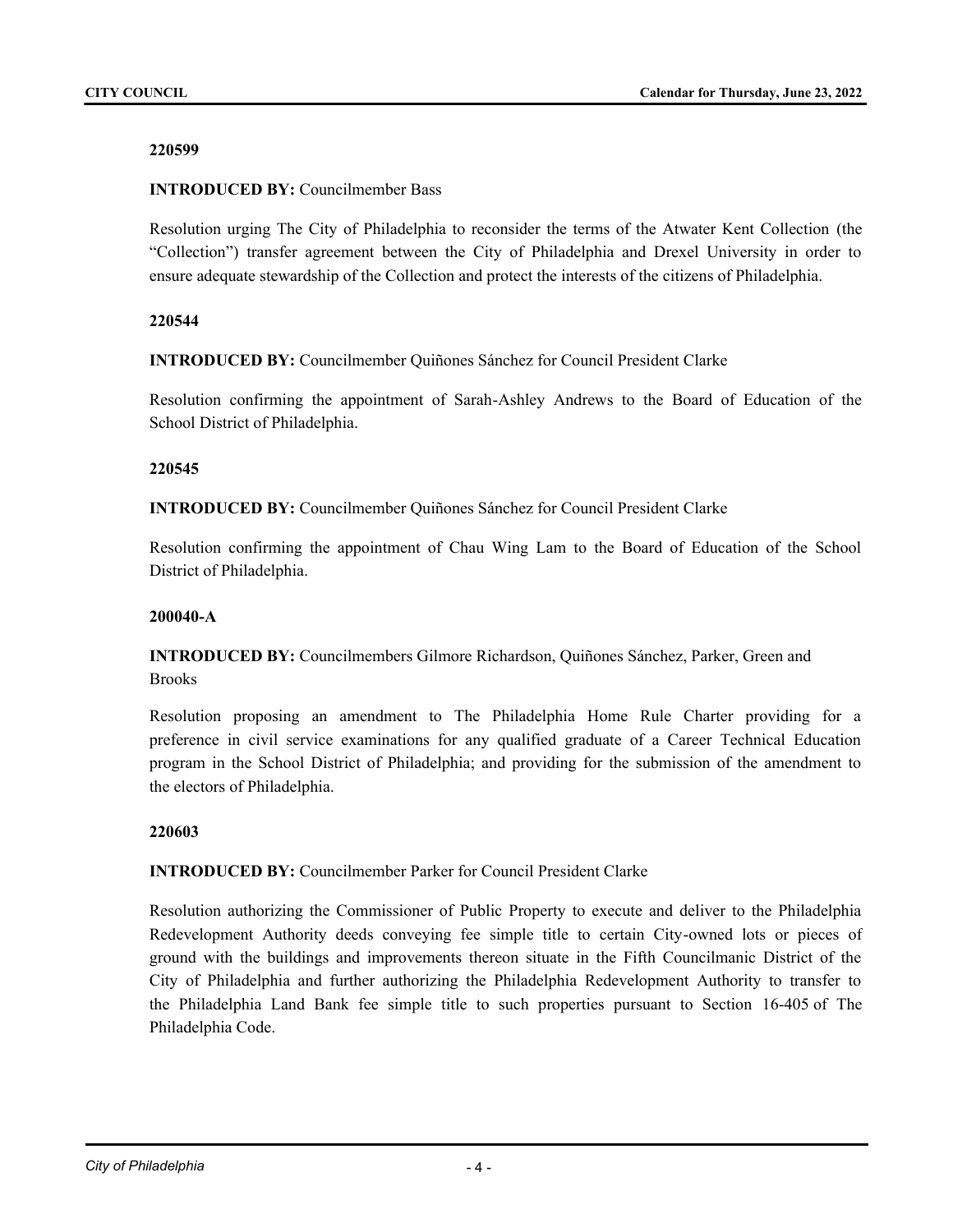## **INTRODUCED BY:** Councilmember Parker for Council President Clarke

Resolution approving the redevelopment contract of the Philadelphia Redevelopment Authority for the redevelopment and urban renewal of a portion of the Model Cities Urban Renewal Area, identified by house numbers and street addresses as 1535 North Thirty-third street, 1601 North Thirty-third street, 1603 North Thirty-third street, 1605 North Thirty-third street, 1607 North Thirty-third street, 3201-3207 West Oxford street, 3216 West Oxford street, and 3225-3231 West Oxford street; and authorizing the Redevelopment Authority to execute the redevelopment contract with Habitat for Humanity Philadelphia, Inc. and to take such action as may be necessary to effectuate the redevelopment contract.

### **220605**

### **INTRODUCED BY:** Councilmember Parker

Resolution adding the Honorable Congressman Dwight Evans to the street signs on 7100 Ogontz Avenue in honor of his decades of service to the people of Philadelphia.

### **220606**

# **INTRODUCED BY:** Councilmember Parker

Resolution calling on the City of Philadelphia to establish a committee to plan and host athletic events for Historically Black Colleges and Universities in Philadelphia, with the goal of establishing an annual, Philadelphia-based HBCU Classic.

# **220607**

# **INTRODUCED BY:** Councilmembers Parker and Thomas

Resolution adding Thurgood M. Matthews, Esq. to the street signs on the 1000 block of Chelten Avenue in honor of his fierce advocacy on behalf of his clients, leadership in the courtroom, investment in his local community, and service to the people of Philadelphia.

#### **220608**

# **INTRODUCED BY:** Councilmembers Gym and Thomas

Resolution honoring Philadelphia playwright, actor, director, and educator James Ijames, whose play "Fat Ham" was named the 2022 Pulitzer Prize winner for best drama, and whose work has brought a brilliant, joyful, and poignant voice for Black and queer America to the stage.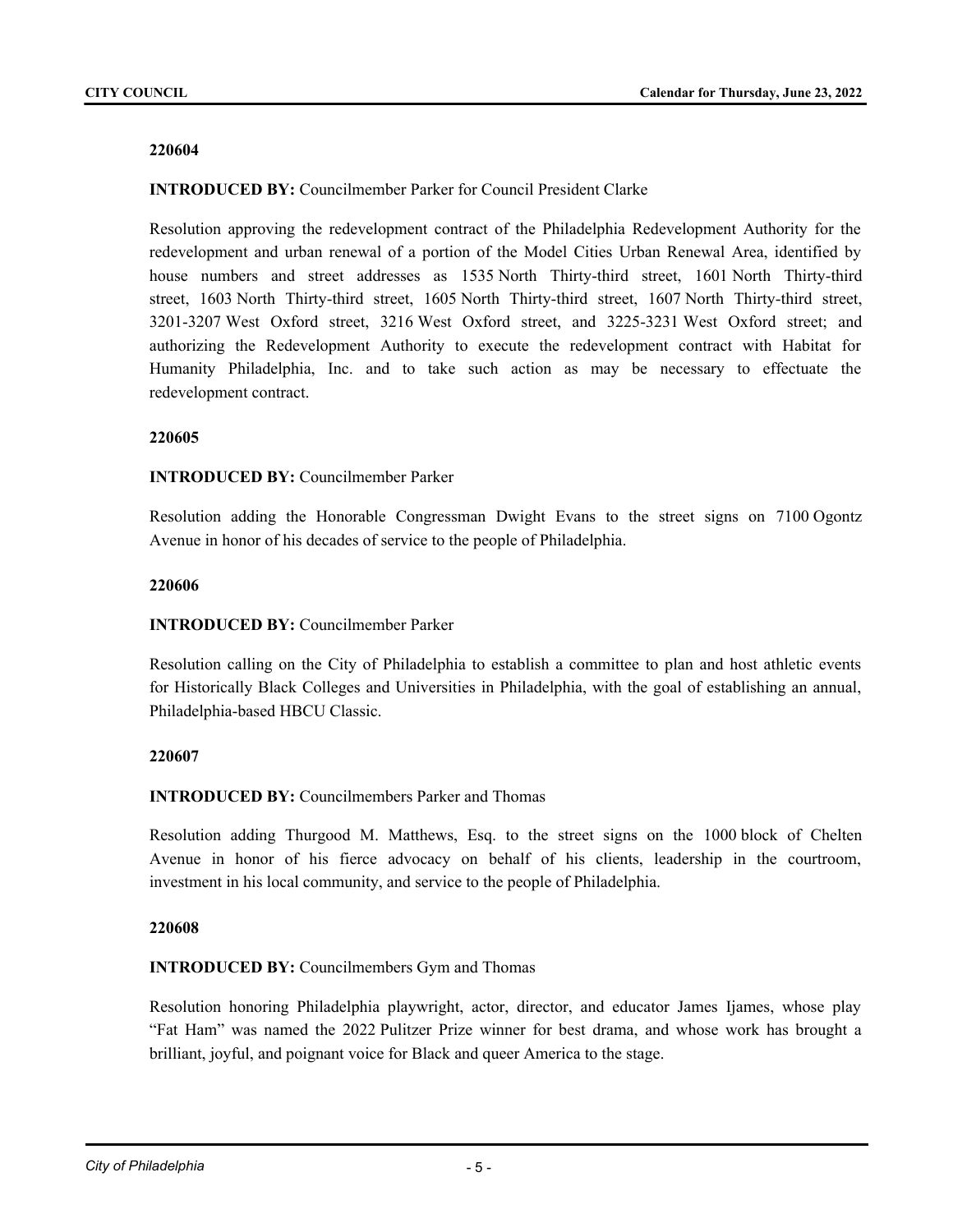# **INTRODUCED BY:** Councilmember Thomas

Resolution honoring and congratulating Champion of the Week, 9-year-old kidpreneur Asil Greer, on being the youngest author in the City of Philadelphia while promoting literacy in underserved Philadelphia communities.

# **220610**

# **INTRODUCED BY:** Councilmember Jones

Resolution also naming the 3900 Block of Ford Road as "Herb Douglas Way," in honor of Herb Douglas, the oldest living American Olympic medalist, for his many life achievements, on and off the track.

# **220611**

# **INTRODUCED BY:** Councilmember Johnson

Resolution approving the redevelopment contract and the ground lease agreement of the Philadelphia Redevelopment Authority for the redevelopment and urban renewal of a portion of the South Central Urban Renewal Area, identified by house number and street address as 614-626 South Thirteenth street (including 1306-1310 Kater street and 1309-1313 Bainbridge Street); and authorizing the Philadelphia Redevelopment Authority to execute the redevelopment contract and the ground lease agreement with 624 S. 13th Street L.L.C. and to take such action as may be necessary to effectuate the redevelopment contract and the ground lease agreement.

# **220612**

# **INTRODUCED BY:** Councilmember Johnson

Resolution authorizing the Commissioner of Public Property to execute and deliver to the Philadelphia Redevelopment Authority deeds conveying fee simple title to 2603 Wilder Street, in the Second Councilmanic District of the City of Philadelphia and further authorizing the Philadelphia Redevelopment Authority to transfer to the Philadelphia Land Bank fee simple title to such properties pursuant to Section 16-405 of The Philadelphia Code.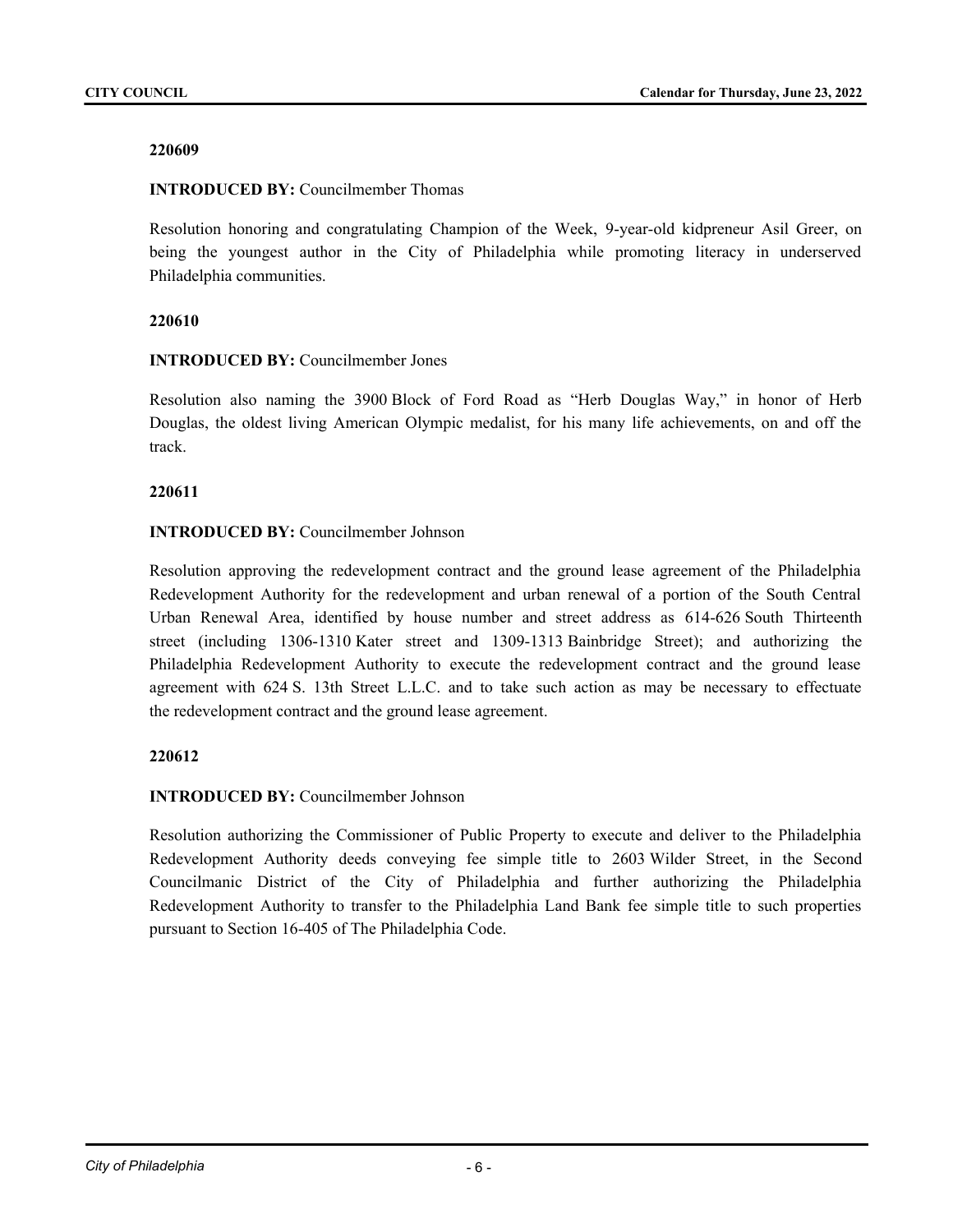## **INTRODUCED BY:** Councilmember Johnson

Resolution approving the redevelopment contract of the Philadelphia Redevelopment Authority for the redevelopment and urban renewal of a portion of the Eastwick Urban Renewal Area, identified by house number and street address as 2604 Island avenue and authorizing the Redevelopment Authority to execute the redevelopment contract with Father Augustus Tolton Place Senior Housing, LLC and to take such action as may be necessary to effectuate the redevelopment contract.

## **220614**

### **INTRODUCED BY:** Councilmember Johnson

Resolution urging the Board of Revision of Taxes to adopt a policy of accepting all nunc pro tunc property assessment appeals filed for Tax Year 2023 by January 2, 2023, due to the ongoing delay in mailing of property re-assessment notices.

### **220615**

# **INTRODUCED BY:** Councilmember Johnson

Resolution urging the United States Congress to pass legislation to effectuate the bi-partisan agreement on gun violence prevention recently negotiated in the United States Senate.

#### **220616**

# **INTRODUCED BY:** Councilmember Johnson

Resolution recognizing Southwest Philadelphia's own Mont Brown for his notable contributions to his community on the occasion of World Humanitarian Day, August 19, 2022.

#### **220617**

#### **INTRODUCED BY:** Councilmember Johnson

Resolution also naming the 2900 block of South Sydenham Street "Theodore Scairato, Sr Way" to honor the life and legacy Theodore Scairato, Sr. for serving the South Philadelphia Community for over 70 years.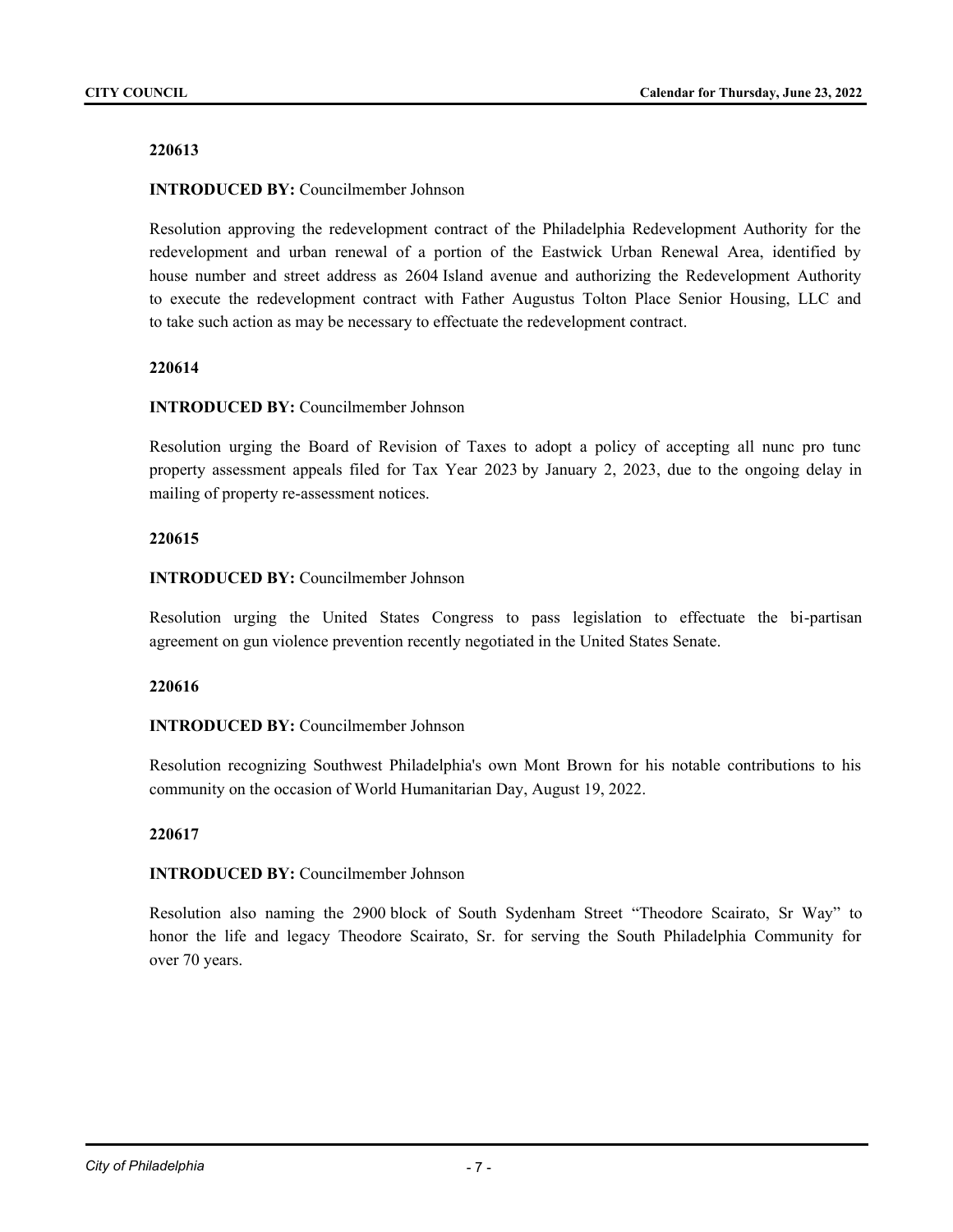# **INTRODUCED BY:** Councilmember Johnson

Resolution also naming the 2100 block of South Earp street "Frank 'Tick' Coleman Way" to honor the life and legacy of Dr. Frank "Tick" Coleman for his contributions to South Philadelphia as an educator, athlete, community volunteer, and mentor to many youths in the City of Philadelphia.

# **220619**

# **INTRODUCED BY:** Councilmember Gauthier

Resolution authorizing the Philadelphia Redevelopment Authority to execute and deliver to the Philadelphia Land Bank deeds conveying title to various properties located in the Third Councilmanic District, including on the following streets: Brandywine street, Olive street, Melon street, N. Shedwick street, Wallace street, N. 33rd street, and N. 35th street, pursuant to the requirements of the Commonwealth Land Bank Act.

# **220620**

# **INTRODUCED BY:** Councilmember Gauthier

Resolution approving the redevelopment contract of the Philadelphia Redevelopment Authority for the redevelopment and urban renewal of a portion of the Mantua Urban Renewal Area, identified by house number and street address as 3618 Wallace street; and authorizing the Redevelopment Authority to execute the redevelopment contract with 3600 Haverford Avenue Affordable Partners LCC and to take such action as may be necessary to effectuate the redevelopment contract.

# **220621**

# **INTRODUCED BY:** Councilmember Gauthier

Resolution approving the Fourteenth Amendment to Redevelopment Agreement of the Philadelphia Redevelopment Authority for the redevelopment and urban renewal of a portion of the University City Unit 3 Urban Renewal Area, identified as Parcel No. 13A and Parcel No. 13C; and authorizing the Redevelopment Authority to execute the Fourteenth Amendment to Redevelopment Agreement with University City Science Center and to take such action as may be necessary to effectuate the Fourteenth Amendment to Redevelopment Agreement.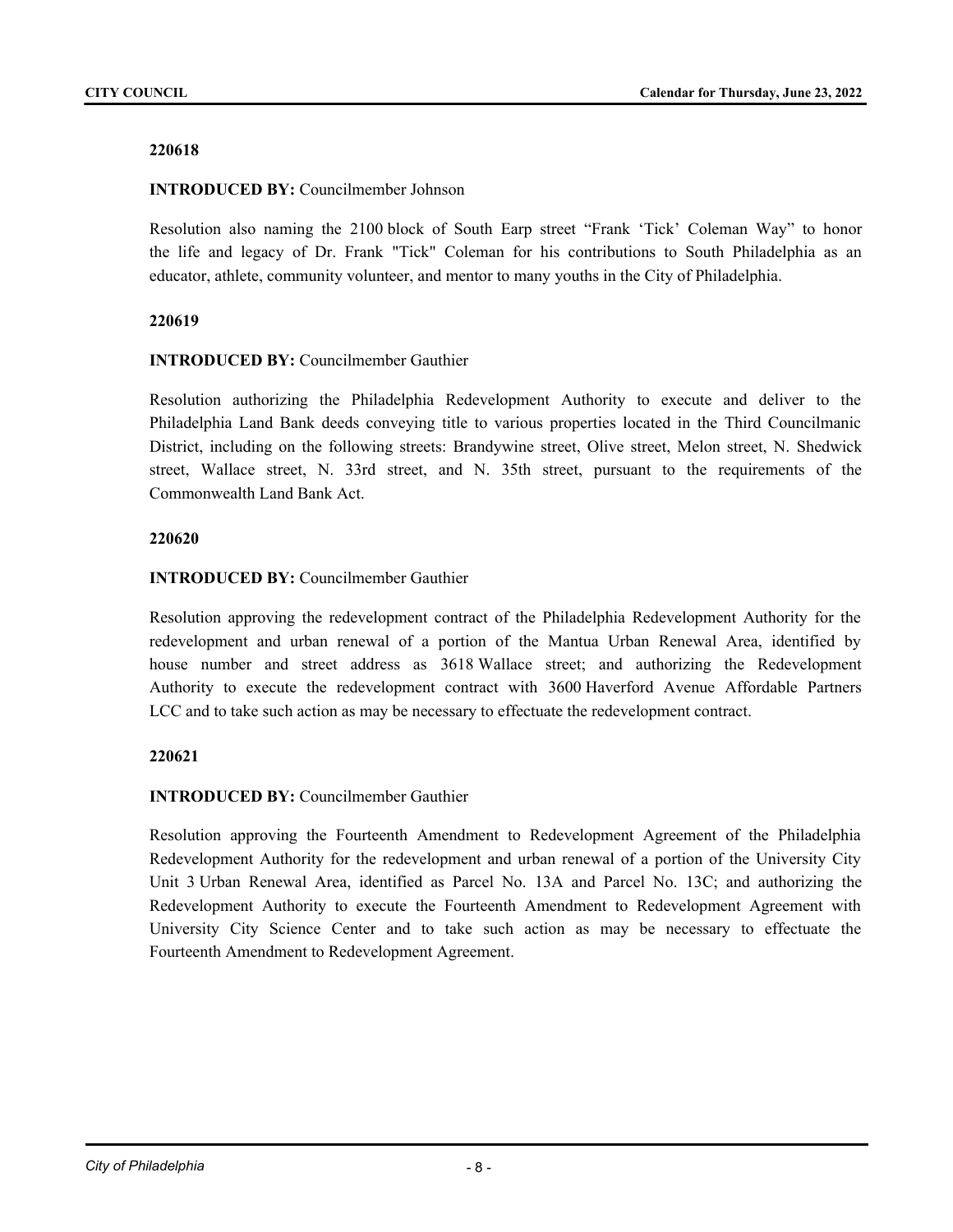## **200006-AA**

## **INTRODUCED BY:** Councilmember Gilmore Richardson

An Ordinance providing for the submission to the qualified electors of the City of Philadelphia of an amendment to The Philadelphia Home Rule Charter to provide for a preference in civil service examinations for any qualified graduate of a Career Technical Education program in the School District of Philadelphia, as approved by Resolution of the City Council; fixing the date of a special election for such purpose; prescribing the form of ballot question to be voted on; and, authorizing the appropriate officers to publish notice and to make arrangements for the special election.

#### **200007-A**

### **INTRODUCED BY:** Councilmember Gilmore Richardson

An Ordinance amending Chapter 20-1100 of The Philadelphia Code, entitled "Civil Service Preferences," to provide for a civil service preference for qualified graduates of Career Technical Education Programs in the School District of Philadelphia, under certain terms and conditions.

#### **210740-A**

**INTRODUCED BY:** Councilmember Parker for Council President Clarke

An Ordinance amending Chapter 9-1000 of The Philadelphia Code, entitled "Trades," and Chapter 9-3000, entitled "Sheet Metal Technician", to create a license requirement for Mechanical System Contractors and to modify licensing requirements applicable to Sheet Metal Systems Technicians; all under certain terms and conditions.

#### **220504-A**

**INTRODUCED BY:** Councilmember Quiñones Sánchez

An Ordinance amending Section 12-2700 of The Philadelphia Code, entitled "Permit Parking Districts," by amending the boundaries for certain permit parking districts, all under certain terms and conditions.

#### **220517-A**

# **INTRODUCED BY:** Councilmember Gauthier

An Ordinance authorizing the installation, ownership, and maintenance of various encroachments in the vicinity of 1 Convention Avenue, Philadelphia, PA 19104, under certain terms and conditions.

# **BILLS AND RESOLUTIONS ON SECOND READING AND FINAL PASSAGE**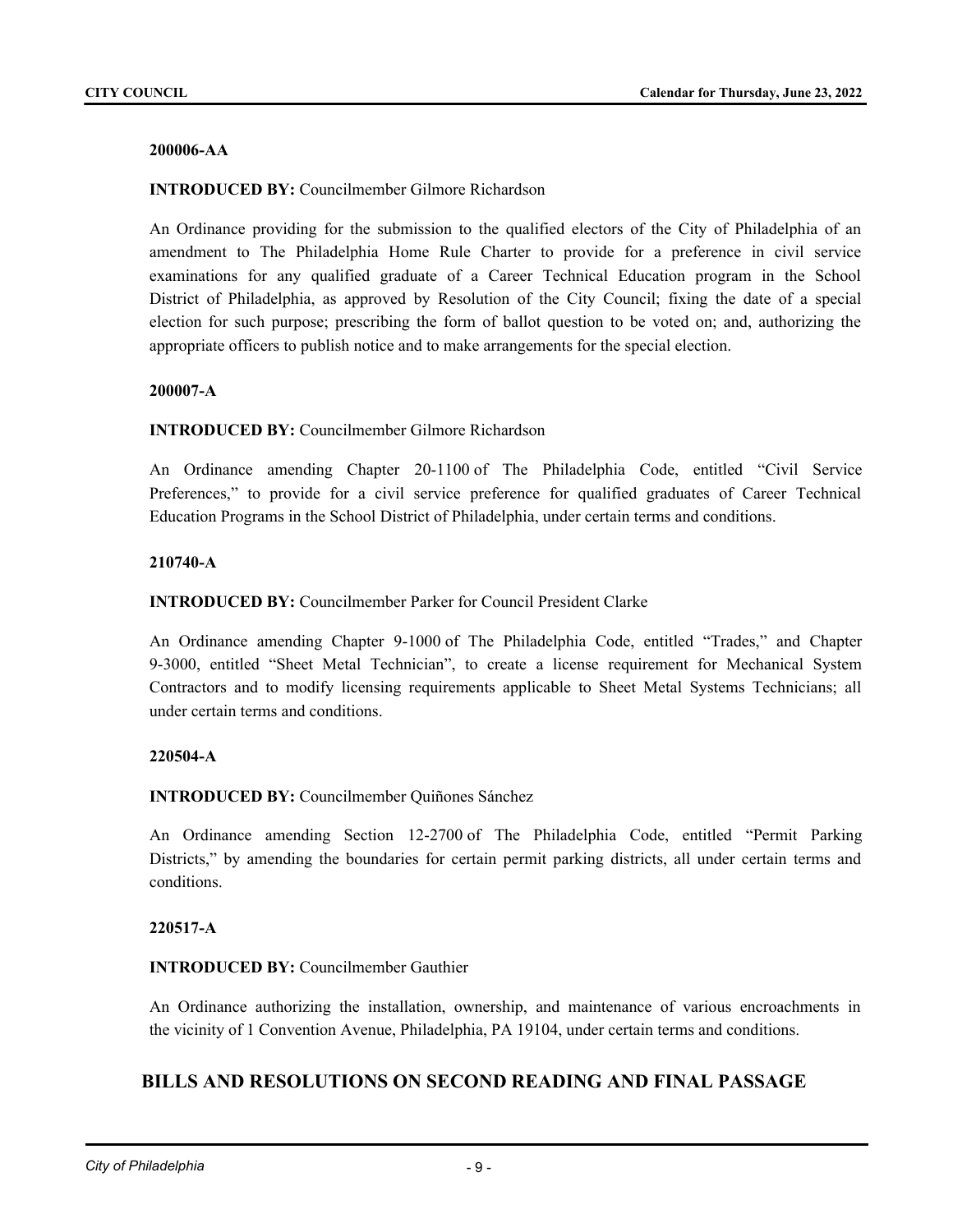### **INTRODUCED BY:** Councilmember Jones

An Ordinance authorizing the installation of a traffic signal at the intersection of Upland Way and Berks Street.

### **210478**

# **INTRODUCED BY:** Councilmember Gauthier

An Ordinance establishing a parking regulation in the vicinity of: Frazier street and Spruce street; Ludlow street and S. 58th street; Yewdall street and Larchwood avenue; Reinhard street and S. 47th street; S. 48th street and Reinhard street; Baring street and N. 32nd street; Brandywine street and N. 34th street; Hamilton street and N. 35th street; Haverford avenue and N. 32nd street; Haverford Avenue and N. 40th street; Wallace street and N. 33rd street; Mandela Way and N. 46th street; Mount Vernon street and N. 33rd street; Preston street and Baring street; St. Malachys Way and N. 46th street; Spring Garden street and N. 40th street; N. 31st street and Hamilton street; Sansom street and S. 49th street; S. 61st street and Walnut street; Irving street and S. 51st street; Ruby street and Market street; Pine street and S. 46th street; Mount Vernon street and N. 32nd street; N. 42nd street and Baring street; and State street and Powelton avenue.

# **210800**

**INTRODUCED BY:** Councilmembers Gauthier, Parker, Brooks, Gym, Gilmore Richardson, Domb, Squilla and Henon

An Ordinance amending Title 12 of The Philadelphia Code, entitled "Parking Regulations and Penalties," to add a new section entitled "Parking for Qualified School Employees," to provide parking for certain school employees at certain locations; all under certain terms and conditions.

# **220187**

# **INTRODUCED BY:** Councilmember Johnson for Council President Clarke

An Ordinance providing for the submission to the qualified electors of the City of Philadelphia of an amendment to The Philadelphia Home Rule Charter to create the Department of Aviation, to transfer the functions of certain City agencies with respect to the operations of the City's airports to the newly-created Department and to provide for additional duties of the Department, as approved by Resolution of the City Council; fixing the date of a special election for such purpose; prescribing the form of ballot question to be voted on; and, authorizing the appropriate officers to publish notice and to make arrangements for the special election.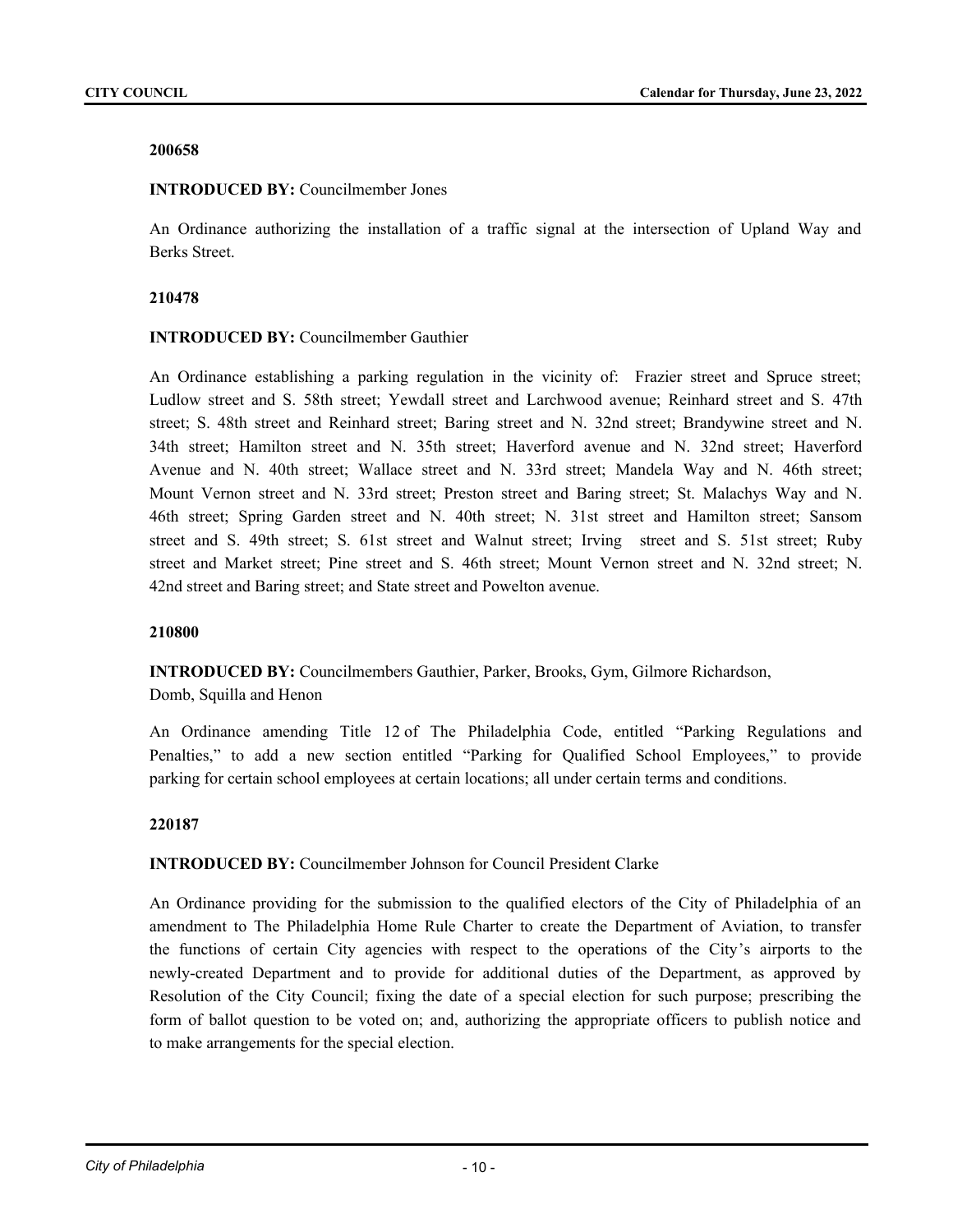## **INTRODUCED BY:** Councilmembers Jones, Gauthier and Domb

An Ordinance amending Section A-303 of The Philadelphia Code, entitled "Demolition and Relocation of Structures," to add additional requirements for the issuance of demolition permits for structures currently or previously used as religious facilities; all under certain terms and conditions.

### **220490**

### **INTRODUCED BY:** Councilmember Jones

An Ordinance authorizing encroachments in the nature of a pedestrian underpass in the vicinity of 5700-30 City Avenue, under certain terms and conditions.

#### **220527**

### **INTRODUCED BY:** Councilmember Squilla

An Ordinance amending Section 9-212 of The Philadelphia Code, entitled "Newsstands," by adding provisions related to removal and relocation, all under certain terms and conditions.

#### **200012**

**INTRODUCED BY:** Councilmembers Johnson, Gym, Bass, Quiñones Sánchez, Council President Clarke, Jones, Parker, Domb, Green, Oh, Henon, Squilla, O'Neill, Brooks and Gilmore Richardson

An Ordinance amending Section 19-1301.1 of The Philadelphia Code, entitled "Homestead Exclusion," to increase the amount of the homestead exclusion, under certain terms and conditions

#### **210284**

# **INTRODUCED BY:** Councilmembers Domb and Squilla

An Ordinance amending Chapter 19-2600 of The Philadelphia Code, entitled "Business Income and Receipts Taxes," by revising certain tax rates, under certain terms and conditions.

#### **220284**

**INTRODUCED BY:** Councilmember Parker for Council President Clarke

An Ordinance to adopt a Capital Program for the six Fiscal Years 2023-2028 inclusive.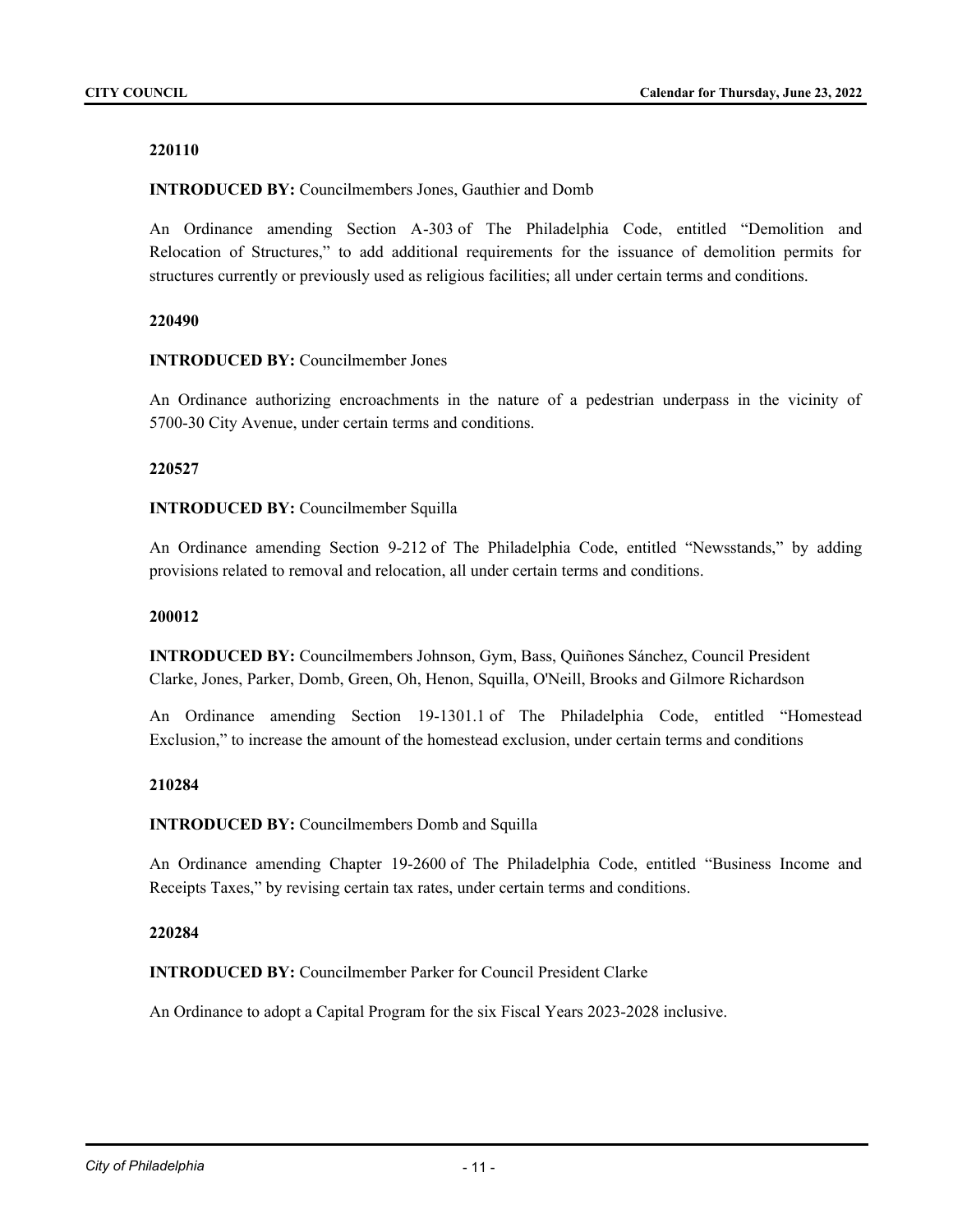**INTRODUCED BY:** Councilmember Parker for Council President Clarke

An Ordinance to adopt a Fiscal 2023 Capital Budget.

## **220286**

**INTRODUCED BY:** Councilmember Parker for Council President Clarke

An Ordinance adopting the Operating Budget for Fiscal Year 2023.

### **220287**

**INTRODUCED BY:** Councilmember Parker for Council President Clarke

An Ordinance amending Section 10-1001 of The Philadelphia Code, entitled "Fees of Commissioner of Records," to increase certain fees for the recording of deeds and mortgages and related documents, under certain terms and conditions.

### **220288**

**INTRODUCED BY:** Councilmember Parker for Council President Clarke

An Ordinance amending Section 19-1403 of The Philadelphia Code, entitled "Imposition of Tax," by creating a Philadelphia County Demolition Fund to increase and encourage economic development by demolishing blighted properties within the City, imposing a related fee for recorded documents and related items; and making technical changes; all under certain terms and conditions.

# **220410**

**INTRODUCED BY:** Councilmember Parker for Council President Clarke

An Ordinance amending Chapter 19-1500 of The Philadelphia Code, entitled "Wage and Net Profits Tax," by revising certain tax rates, under certain terms and conditions.

# **220412**

**INTRODUCED BY:** Councilmember Parker for Council President Clarke

An Ordinance amending Chapter 19-3900 of The Philadelphia Code, entitled "Tax Exemptions for Longtime Owner-Occupants of Residential Properties," to revise the cap on the total amount of exemptions authorized in the program, all under certain terms and conditions.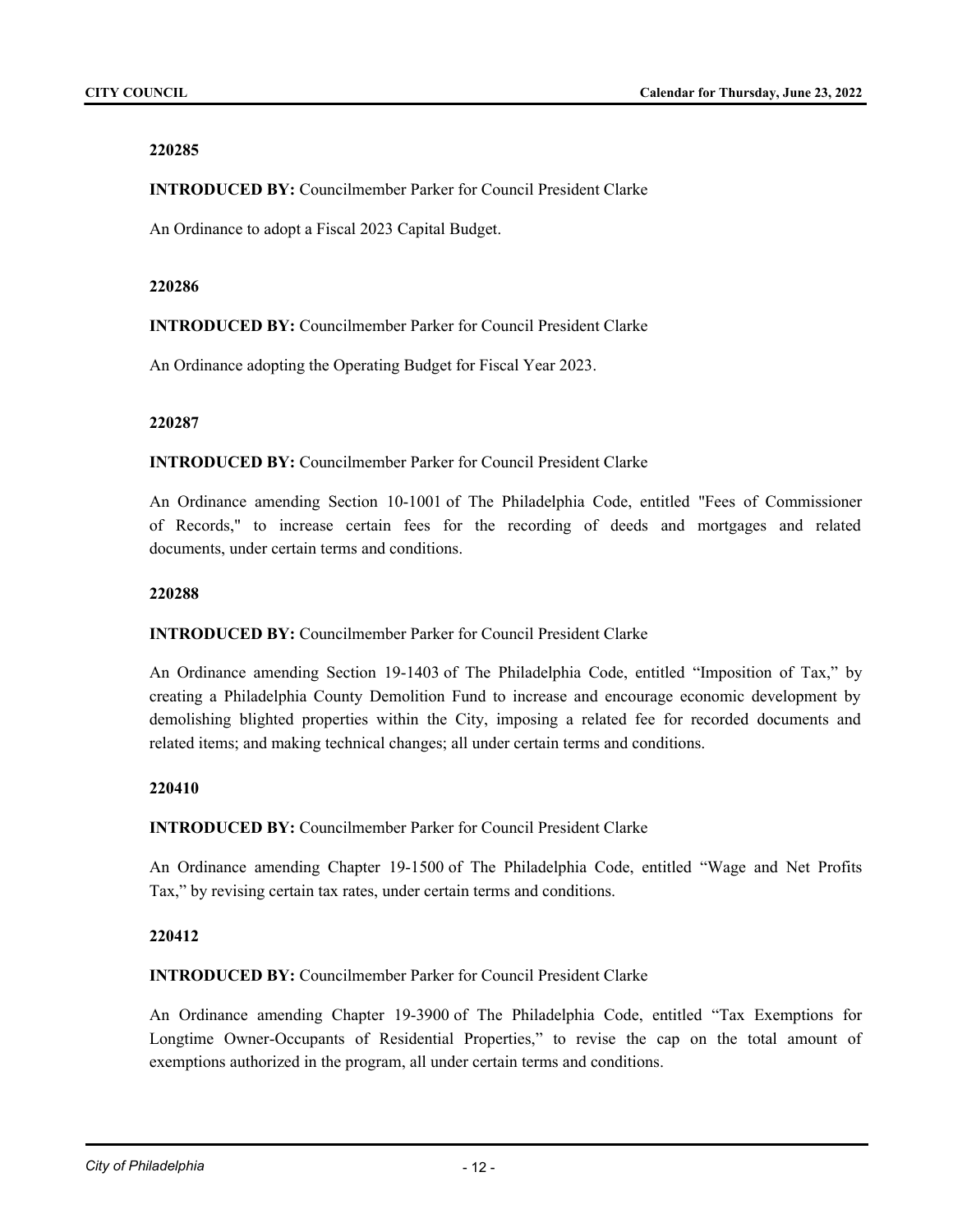## **INTRODUCED BY:** Councilmember Squilla

An Ordinance amending Section 19-1303 of The Philadelphia Code, entitled "Discounts and Additions to Tax," by tolling additions, interest and penalties on real estate tax when the assessed value of property is under appeal and limiting tax payments due based on certain assessments under appeal; all under certain terms and conditions.

### **220485**

**INTRODUCED BY:** Councilmember Parker for Council President Clarke

An Ordinance amending Section 19-2600 of The Philadelphia Code, entitled "Business Income and Receipts Taxes," with respect to allocation and apportionment of income and receipts inside and outside of the City, all under certain terms and conditions.

### **220497**

**INTRODUCED BY:** Councilmembers Johnson, Jones, Gauthier, Gym, Squilla, Gilmore Richardson, Quiñones Sánchez, Bass, Parker, Brooks, Green, Oh and Thomas

An Ordinance amending Chapter 19-3900 of The Philadelphia Code, entitled "Tax Exemptions for Longtime Owner-Occupants of Residential Properties," to modify parameters of tax exemptions for longtime residential owner-occupants, all under certain terms and conditions.

#### **220499**

**INTRODUCED BY:** Councilmembers Johnson, Jones, Gauthier, Gym, Gilmore Richardson, Squilla, Quiñones Sánchez, Bass, Parker, Brooks, Green, Oh and Thomas

An Ordinance amending Chapter 19-2900 of The Philadelphia Code, entitled "Senior Citizen Low Income Special Tax Provisions," to modify parameters of special tax provisions for low-income seniors, including the deadline for filing an application, all under certain terms and conditions.

#### **200118**

**INTRODUCED BY:** Councilmember O'Neill for Councilmember Squilla

An Ordinance amending Title 14 of The Philadelphia Code, entitled "Zoning and Planning," by revising certain provisions of Chapter 14-700, entitled "Development Standards," by revising bulk and massing controls within CMX-4 and CMX-5 zoning districts, all under certain terms and conditions.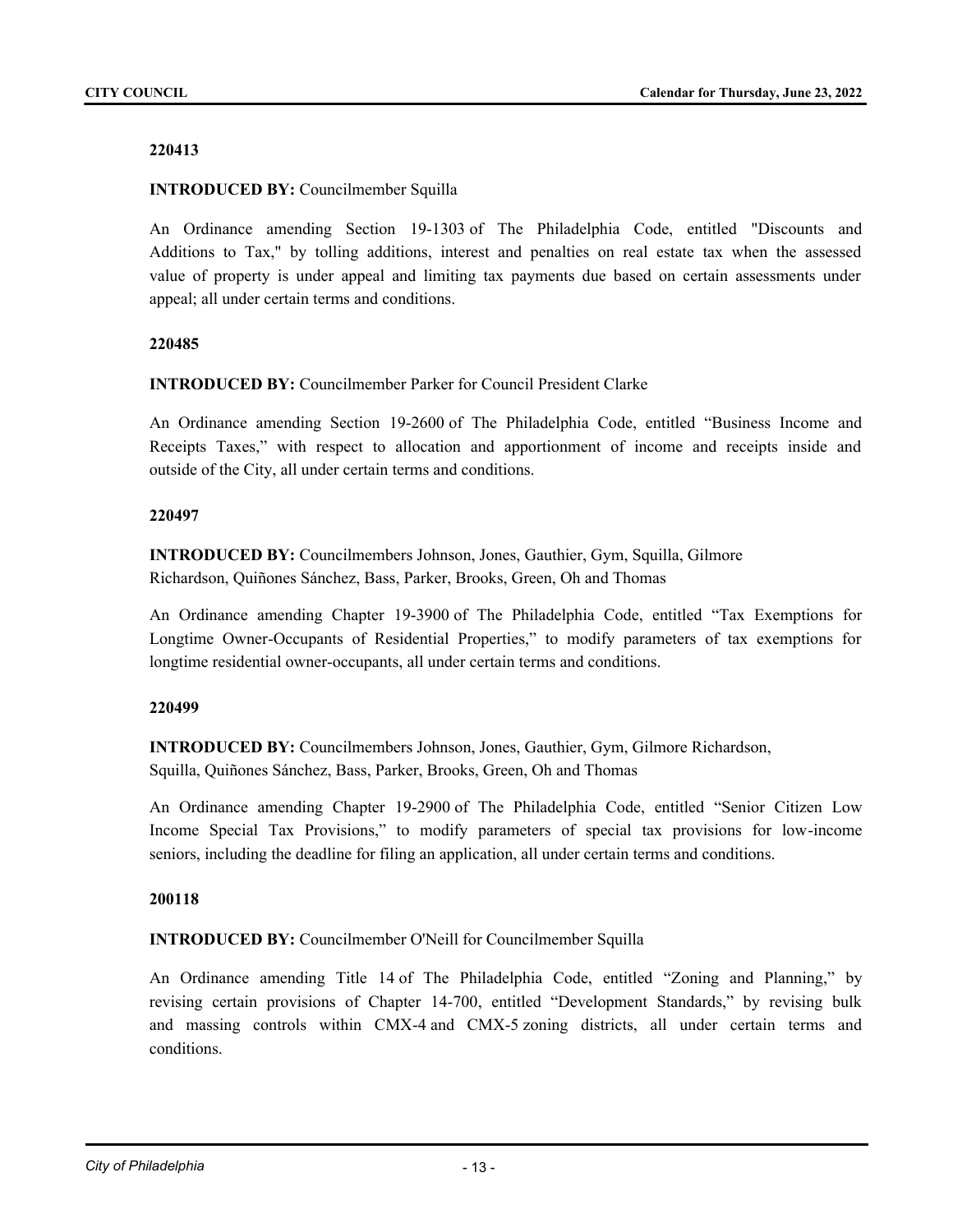## **INTRODUCED BY:** Councilmember Gauthier

An Ordinance amending Chapter 14-500 of The Philadelphia Code entitled, "Overlay Zoning Districts," by amending a section as proposed to be added by Bill No. 210778, entitled the "/AHP, Affordable Housing Preservation Overlay District" to add certain areas, within the area bounded by Haverford Avenue, 38th Street, Walnut Street and 46th Street, to the district and making other changes, all under certain terms and conditions.

### **220120**

# **INTRODUCED BY:** Councilmember Bass

An Ordinance continuing the Mt. Airy Business Improvement District beyond its termination date, in an area that generally includes both sides of Germantown Avenue from 6300 to 7631 and certain blocks of streets that intersect that portion of Germantown Avenue and for which the Mt. Airy Improvement District, Inc., a Pennsylvania nonprofit corporation, is the Neighborhood Improvement District Management Association for the District; approving a final plan and report for the District, including a list of proposed improvements and their estimated cost, and providing for assessment fees to be levied on property owners within the District; authorizing the Director of Commerce, on behalf of the City, to execute an agreement with the Mt. Airy Improvement District, Inc. relating to the District; and authorizing the Mt. Airy Improvement District, Inc. to assess certain property owners within the District a special property assessment fee to be used in accordance with the approved final plan; all in accordance with the provisions of the Community and Economic Improvement Act, and under certain terms and conditions.

# **220323**

**INTRODUCED BY:** Councilmembers Squilla and Quiñones Sánchez

An Ordinance amending Section 14-513 of The Philadelphia Code, entitled "/TOD, Transit-Oriented Development Overlay District," to designate additional Transit-Oriented Development Transit Stations, all under certain terms and conditions.

# **220357**

**INTRODUCED BY:** Councilmember Parker for Council President Clarke

An Ordinance to approve amendments to the Temple University Master Plan in the area bounded by Montgomery Avenue, 13th Street, Polett Walk and 12th Street, related to the new College of Health building at 1801-59 North 13th Street.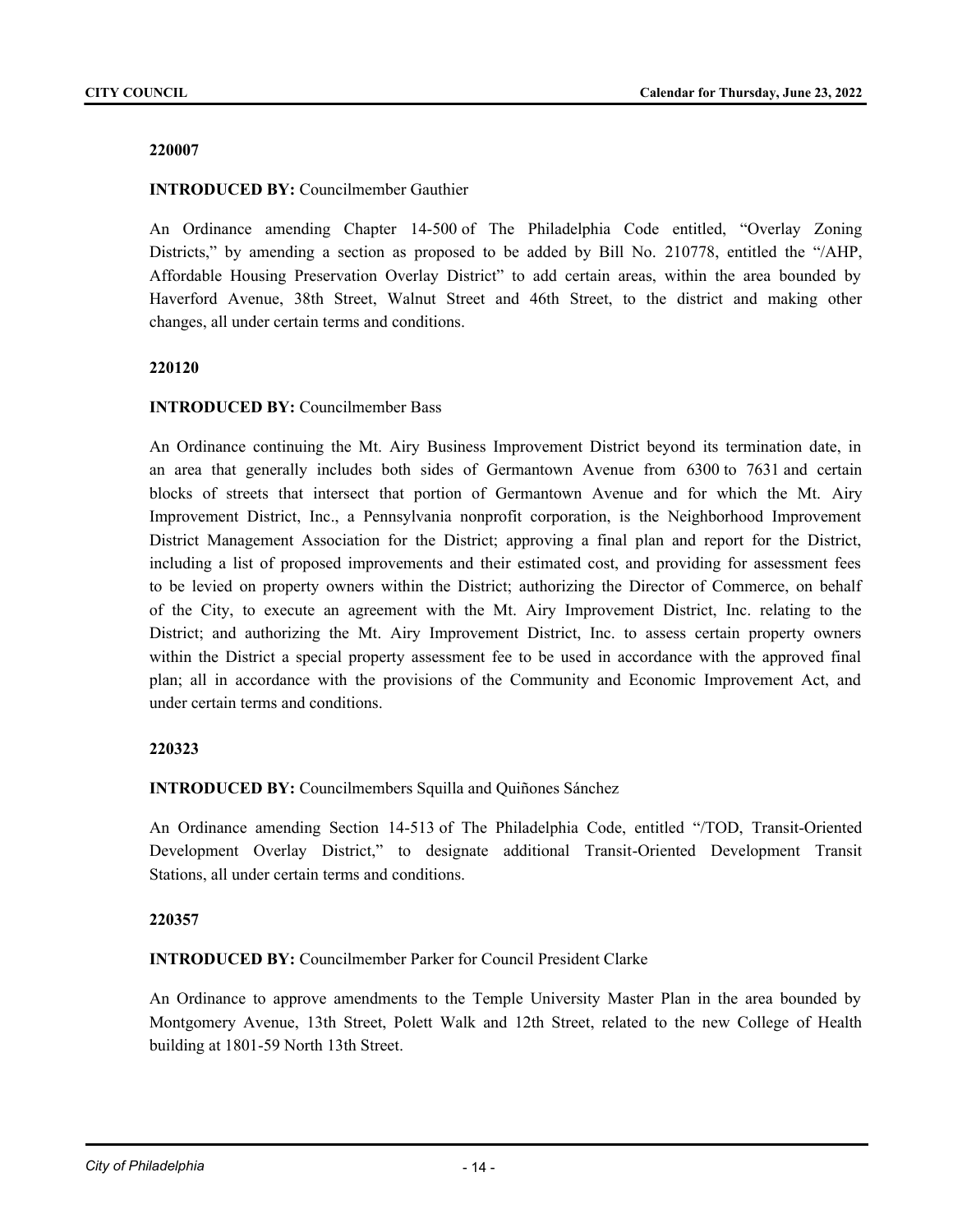## **INTRODUCED BY:** Councilmember Jones

An Ordinance amending Title 14 of The Philadelphia Code, entitled "Zoning and Planning," by amending certain provisions of Section 14-503, "/NCA, Neighborhood Commercial Area Overlay District," related to the Ridge Avenue /NCA district and by making related changes, all under certain terms and conditions.

### **220363**

### **INTRODUCED BY:** Councilmember Gauthier

An Ordinance to amend the Philadelphia Zoning Maps by changing the zoning designations of certain areas of land located within an area bounded by South Street, the Schuylkill River, 34th Street, University Avenue, Civic Center Boulevard, and Health Sciences Drive; and to approve amendments to the University of Pennsylvania Master Plan in the area bounded by South Street, the Schuylkill River, 34th Street, University Avenue, Civic Center Boulevard, and Health Sciences Drive, related to the proposed Ott Center building at 2910 South Street and other previously approved minor amendments.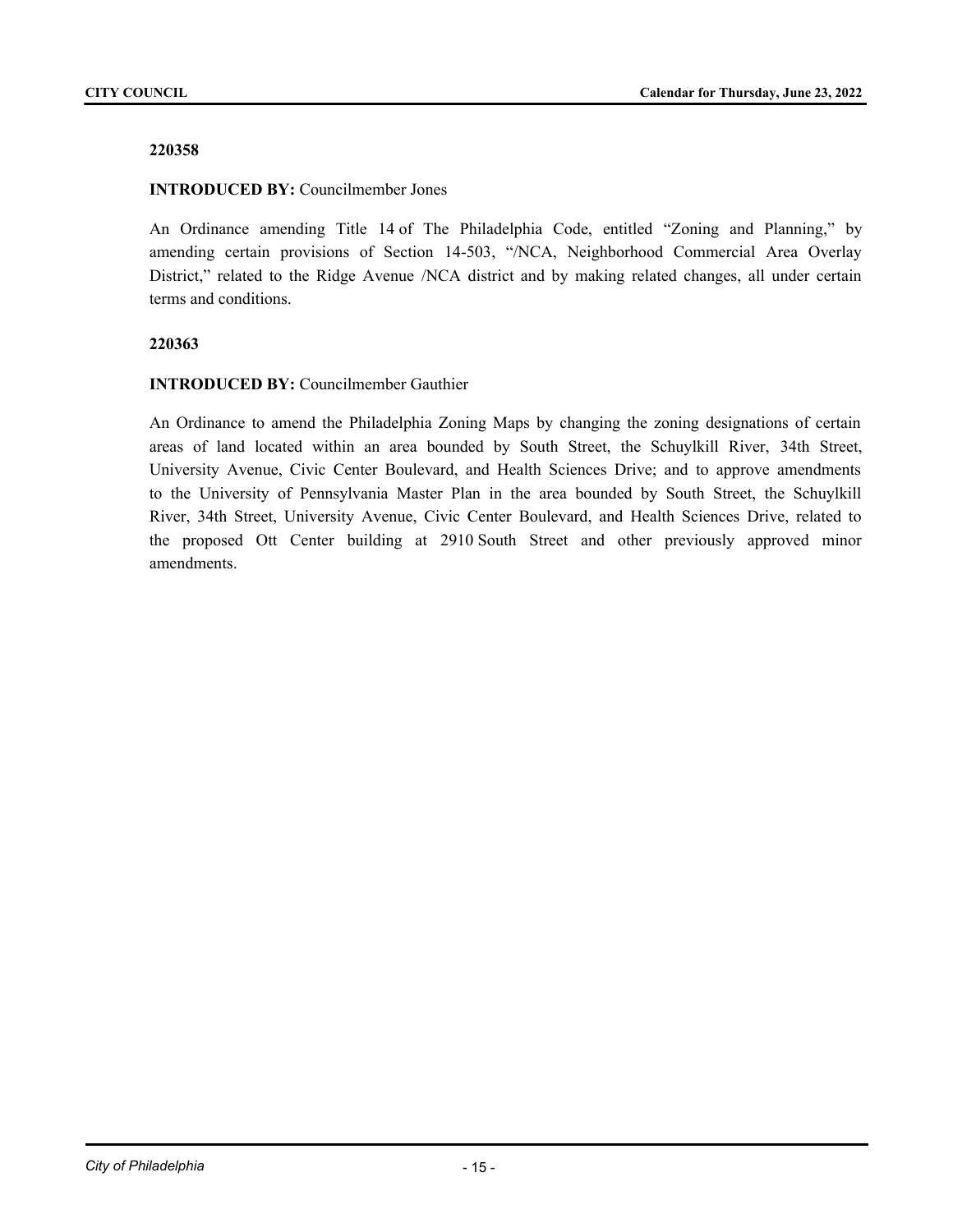# **INTRODUCED BY:** Councilmember Squilla

An Ordinance continuing the Port Richmond Industrial Development Enterprise Neighborhood Improvement District beyond its termination date in the area bounded generally by the north side of Allegheny Avenue, the west side of Memphis Street between Allegheny Avenue and East Westmoreland Street, the south side of East Westmoreland Street, the property line of 3300 Agate Street and the back of properties facing west along the east side of Tulip Street between Westmoreland and Ontario Streets, the south side of Ontario Street, the west side of Tulip Street between Ontario and Tioga Streets, the north side of Tioga Street, the back of properties facing west on the east side of Tulip Street between Tioga and Venango Streets, the back of properties facing south along the north side of Venango Street, including the property located at 2301-07 East Venango Street, and the back of properties facing east along the west side of Amber Street, as well as the properties located at 2066-80 East Tioga and 2082 East Tioga Streets; continuing the Port Richmond Industrial Development Enterprise Inc., a Pennsylvania nonprofit corporation, as the Neighborhood Improvement District Management Association for the District; approving a final plan for the District, including a list of proposed improvements and their estimated cost, and providing for assessment fees to be levied on property owners within the District; authorizing the Director of Commerce, on behalf of the City, to execute an agreement with Port Richmond Industrial Development Enterprise, Inc. relating to the District; and authorizing Port Richmond Industrial Development Enterprise, Inc. to assess certain property owners within the District a special property assessment fee to be used in accordance with the approved final plan; all in accordance with the provisions of the Community and Economic Improvement Act, and under certain terms and conditions.

# **220414**

# **INTRODUCED BY:** Councilmember Gilmore Richardson

An Ordinance amending Title 14 of The Philadelphia Code, entitled "Zoning and Planning," by revising and clarifying certain landscaping requirements and provisions and making related technical changes, all under certain terms and conditions.

# **220417**

# **INTRODUCED BY:** Councilmembers Jones and Squilla

An Ordinance amending Title 14 of The Philadelphia Code, entitled "Zoning and Planning," by revising Section 14-303(11A), entitled "Registered Community Organizations," by establishing a fund to be used by Registered Community Organizations to obtain legal representation for hearings and appeals before the Zoning Board of Adjustments, all under certain terms and conditions.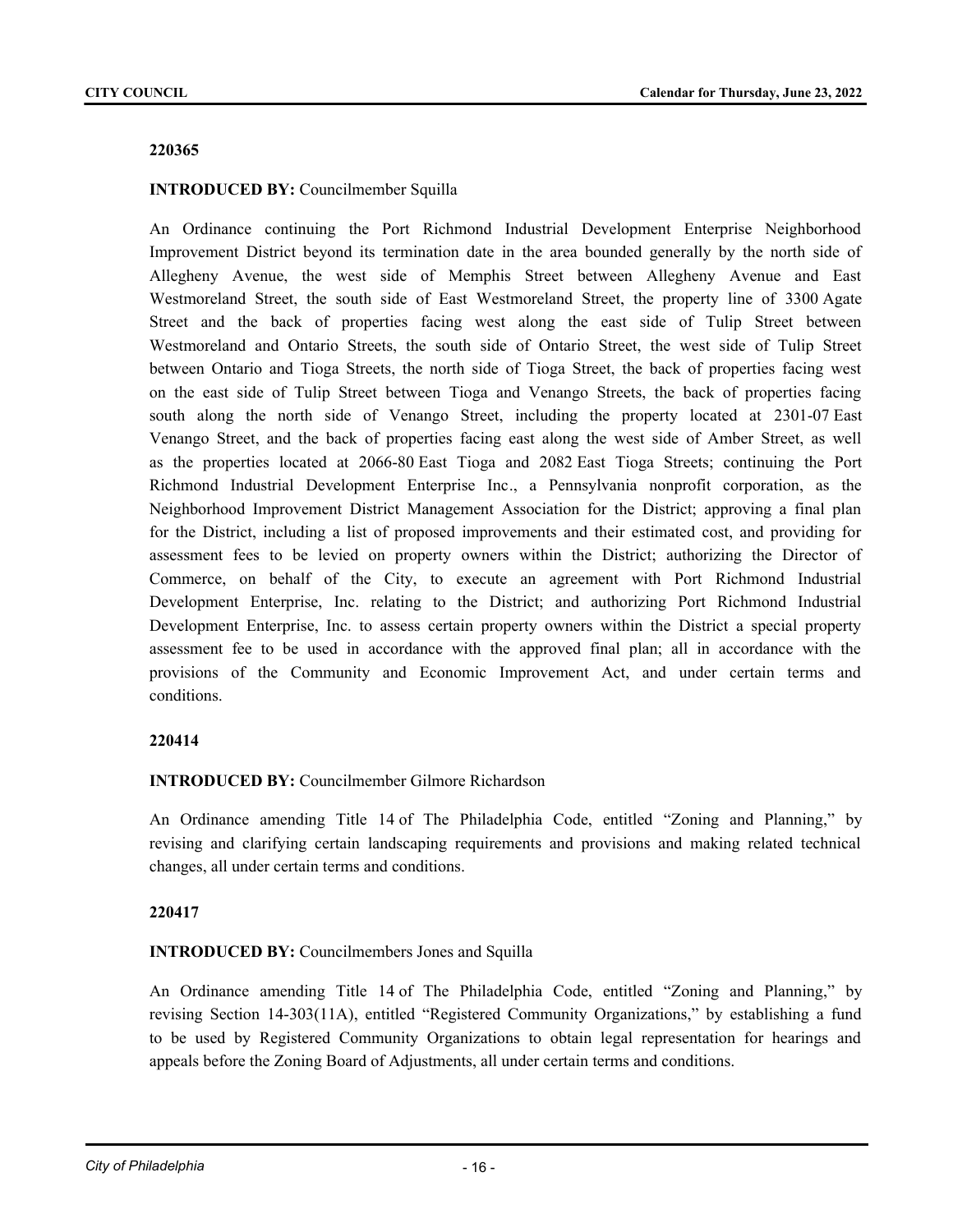## **INTRODUCED BY:** Councilmember Parker

An Ordinance to amend the Philadelphia Zoning Maps by changing the zoning designations of certain areas of land located within an area bounded by Cottman Avenue, Oxford Avenue, Tyson Avenue, Rising Sun Avenue, Glenview Street, Bingham Street, Kerper Street, Rising Sun Avenue, Unruh Avenue, Martins Mill Road, City Boundary, and Hasbrook Avenue.

### **220446**

### **INTRODUCED BY:** Councilmember Parker

An Ordinance amending Title 14 of The Philadelphia Code, entitled "Zoning and Planning," by revising certain provisions of Section 14-520, entitled "/NDO, Ninth District Overlay District," all under certain terms and conditions.

### **220450**

### **INTRODUCED BY:** Councilmember Gauthier

An Ordinance to amend the Philadelphia Zoning Maps by changing the zoning designations of certain areas of land located within an area bounded by Woodland Avenue, 49th Street, Grays Avenue, and 54th Street.

#### **220451**

# **INTRODUCED BY:** Councilmember Gauthier

An Ordinance to amend the Philadelphia Zoning Maps by changing the zoning designations of certain areas of land located within an area bounded by Arch Street, 50th Street, Pine Street, and 54th Street.

#### **220452**

# **INTRODUCED BY:** Councilmember Gauthier

An Ordinance amending Section 14-513 of The Philadelphia Code, entitled "/TOD, Transit-Oriented Development Overlay District," to designate additional Transit-Oriented Development Transit Stations, all under certain terms and conditions.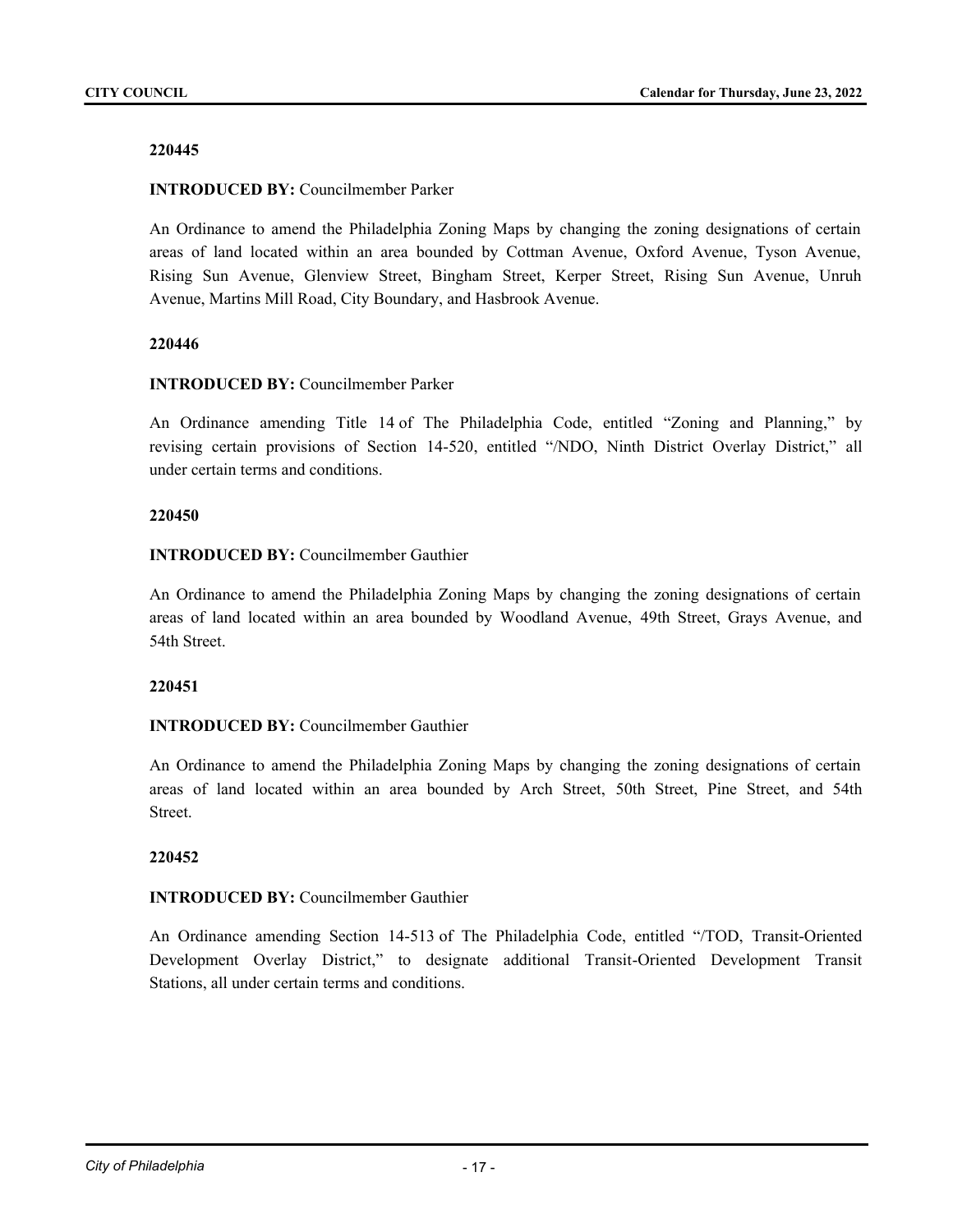# **INTRODUCED BY:** Councilmember Squilla

An Ordinance to amend the Philadelphia Zoning Maps by changing the zoning designations of certain areas of land located within an area bounded by Market Street (Extended), the Delaware River, Dock Street (Extended), and 2nd Street, in order to facilitate development of public open space extending above Christopher Columbus Boulevard and the Delaware Expressway.

### **220457**

# **INTRODUCED BY:** Councilmember Squilla

An Ordinance authorizing the Public Property Commissioner, on behalf of the City, to execute all documents necessary and appropriate, including conveyances of easements, title, and other interests in City-owned real estate, new leases and amendments to existing leases, to facilitate and support the coordinated and comprehensive development of the Delaware River waterfront, Interstate 95, and Christopher Columbus Boulevard (formerly a portion of Delaware Avenue), in the area bounded by Market Street, Pemberton Street, Front Street, and the Delaware River bulkhead line; and authorizing the Philadelphia Redevelopment Authority to execute corresponding conveyances, amendments and agreements; all under certain terms and conditions.

#### **220458**

# **INTRODUCED BY:** Councilmember Squilla

An Ordinance amending Title 14 of The Philadelphia Code, entitled "Zoning and Planning," to amend certain provisions of Chapter 14-500, entitled "Overlay Zoning Districts," by amending the provisions of Section 14-527, entitled "/SMH, South Philadelphia Municipal Hub Overlay District," all under certain terms and conditions.

#### **220292**

#### **INTRODUCED BY:** Councilmember Green for Council President Clarke

An Ordinance authorizing an increase in the non-electoral indebtedness of the City within the Pennsylvania constitutional limit; authorizing the Bond Committee to sell bonds at public or private negotiated sale, to provide funds toward various capital municipal purposes; providing for appropriations to the Sinking Fund Commission for the payment of such bonds; and authorizing agreements to provide credit or payment or liquidity sources for the bonds in connection with issuance of the bonds, and certain other actions.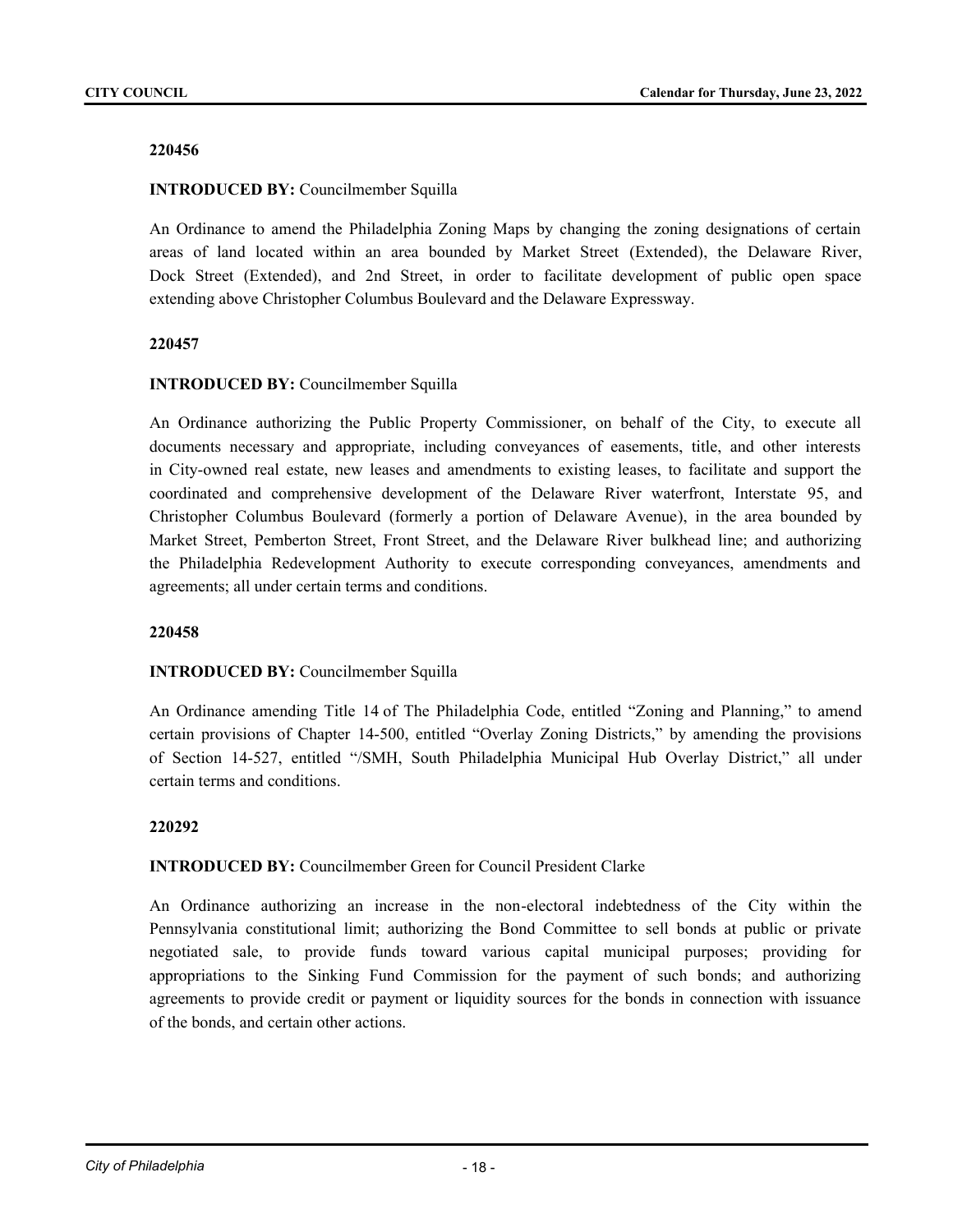### **INTRODUCED BY:** Councilmembers Green and Gilmore Richardson

An Ordinance amending Bill No. 190412, entitled "An Ordinance approving City participation in the Commonwealth's Property Assessed Clean Energy Program, all under certain terms and conditions," to modify the C-PACE program in conformity with Commonwealth legislation and to make other conforming changes, all under certain terms and conditions.

### **220506**

### **INTRODUCED BY:** Councilmember Green for Council President Clarke

An Ordinance authorizing and approving the execution and delivery of a Service Agreement between The City of Philadelphia and The Philadelphia Energy Authority relating to the financing of the construction, equipping and installation of an energy efficient City street lighting system and related improvements; approving the issuance by such Authority of bonds, notes or other evidences of indebtedness in one or more series to finance or refinance such project and authorizing and approving the obligation of the City to pay in full when due the Service Fee and other amounts payable under the Service Agreement; authorizing certain City officers to take certain actions required to issue such bonds, notes or other evidences of indebtedness; covenanting that the City will make necessary appropriations in each of the City's fiscal years to provide for, and will make timely payments of, the Service Fee and other amounts due under the Service Agreement; and authorizing City officials to take other necessary or appropriate actions to effectuate the purposes of this Ordinance; all under certain terms and conditions.

#### **220508**

#### **INTRODUCED BY:** Councilmember Green for Council President Clarke

An Ordinance approving a Substantial Amendment to the Annual Action Plan 2021-2022 to add \$42,007,561 in HOME - American Rescue Plan (HOME-ARP) funding, all under certain terms and conditions.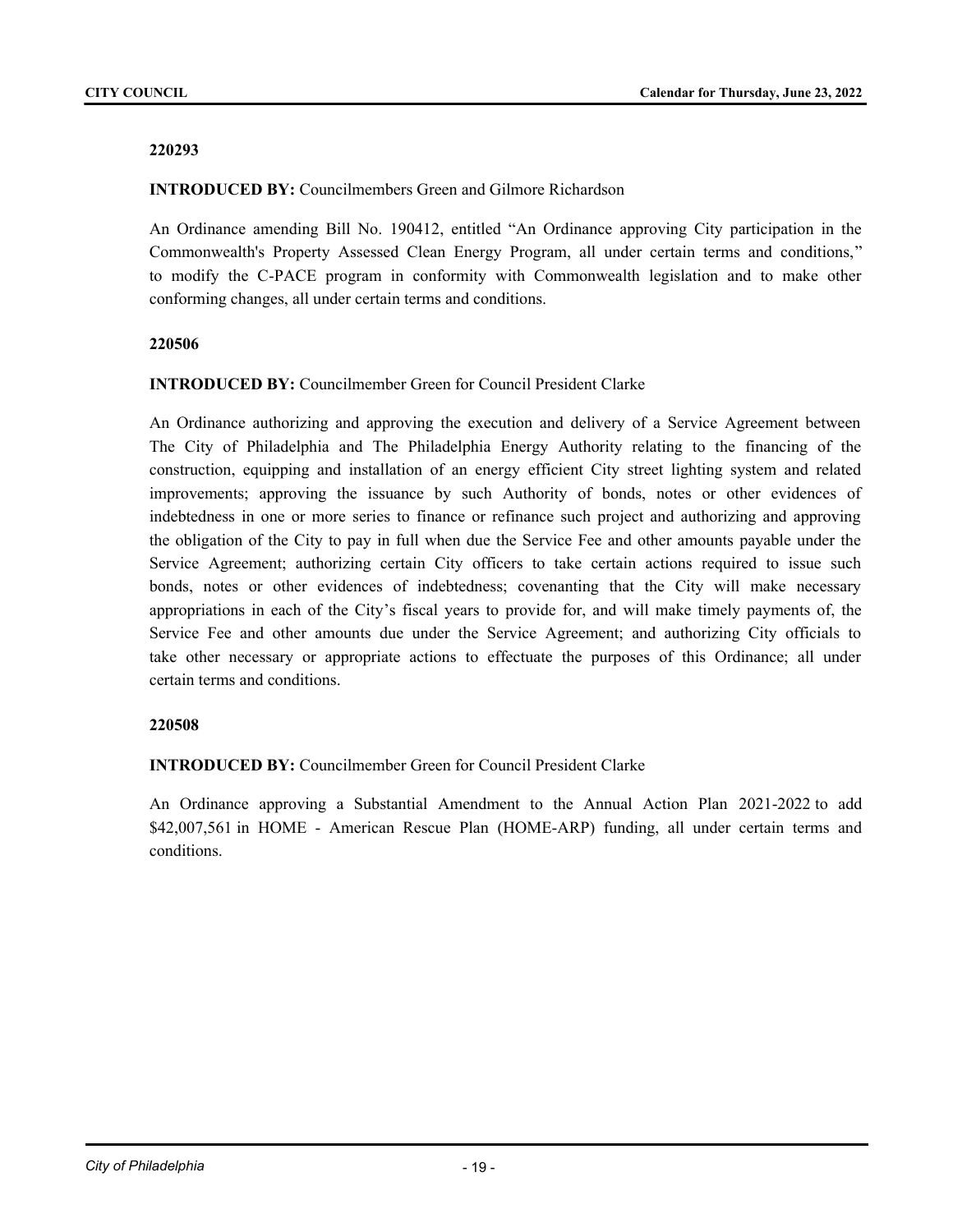# **INTRODUCED BY:** Councilmember Green for Council President Clarke

An Ordinance authorizing the Director of Planning and Development, on behalf of the City, to file applications with the United States Department of Housing and Urban Development for a Community Development Block Grant; to file applications to participate in the HOME Investment Partnership program and the Emergency Solutions Grant program; and to apply for a Housing Opportunities for Persons with AIDS grant; and to file applications with the Commonwealth to obtain grants under the Act of April 12, 1956, P.L. 1449, Section 4, as amended, to prevent and eliminate blight; authorizing the Director of Planning and Development and the Director of Commerce to file applications to obtain other grants from the Commonwealth; authorizing the Director of Commerce to use the Section 108 Loan Guarantee Program; and authorizing the Director of Planning and Development and the Director of Commerce to enter into all understandings and assurances contained in such applications and take all necessary action to accept the grants; all under certain terms and conditions.

#### **220510**

## **INTRODUCED BY:** Councilmember Green for Council President Clarke

An Ordinance authorizing the City Treasurer, on behalf of the City, to enter into an amendment agreement with Citizens Bank of Pennsylvania for provision of payroll banking services to the City, under certain terms and conditions.

#### **220511**

# **INTRODUCED BY:** Councilmember Green

An Ordinance approving the Fiscal Year 2023 Capital Budget providing for expenditures for the capital purposes of the Philadelphia Gas Works (including the supplying of funds in connection therewith) subject to certain constraints and conditions, and acknowledging receipt of the Revised Forecast of Capital Budgets for Fiscal Years 2024 through 2028.

#### **220529**

#### **INTRODUCED BY:** Councilmember Bass for Council President Clarke

An Ordinance authorizing the Fire Commissioner and the Revenue Commissioner, on behalf of the City, to enter into an intergovernmental agreement with the Commonwealth of Pennsylvania, Department of Human Services to enable the City to maintain and provide access to emergency medical services, under certain terms and conditions.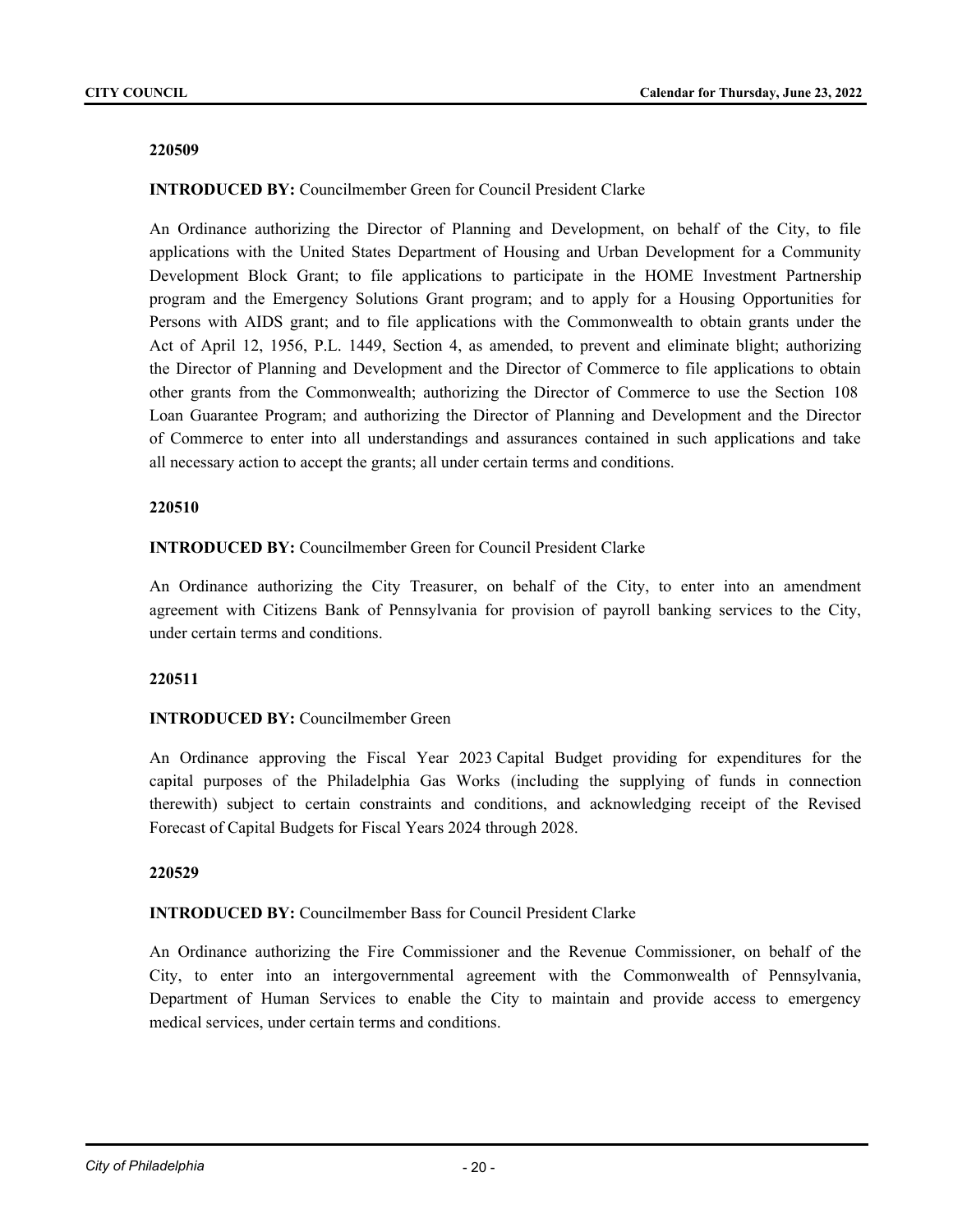# **INTRODUCED BY:** Councilmembers Gauthier, Green and Brooks

An Ordinance amending Chapter 16-400 of The Philadelphia Code, entitled "Surplus Properties," by adding criteria for evaluating non-competitive dispositions, all under certain terms and conditions.

# **220496**

# **INTRODUCED BY:** Councilmember Johnson

An Ordinance authorizing the Commissioner of Public Property, on behalf of the City of Philadelphia, to grant PECO Energy Company an easement for the purpose of installing transmission lines across a portion of the parcel or parcels of land in the area bounded by 34th Street, Grays Ferry Avenue and the Schuylkill River Pierhead Line, under certain terms and conditions.

# **220521**

# **INTRODUCED BY:** Councilmember O'Neill for Council President Clarke

An Ordinance authorizing the Chief Information Officer for the City of Philadelphia, on behalf of the City of Philadelphia, to enter into a professional services agreement for up to sixty (60) months in order to obtain hosting and managed services for the OnePhilly HR, Benefits, Payroll, Time and Attendance system, all under certain terms and conditions.

# **220522**

# **INTRODUCED BY:** Councilmember Squilla

An Ordinance authorizing the Commissioner of Public Property, on behalf of the City of Philadelphia, to convey to the Philadelphia Authority for Industrial Development, all or a portion of certain parcels of land in and about the area bounded by Wharton, 12th, Reed, and 11th Streets for further conveyance; to enter into a sublease agreement with the Philadelphia Authority for Industrial Development for use by the City of Philadelphia of a premises located at 1357 S. 12th Street, Philadelphia, Pennsylvania; and to acquire fee simple title or a lesser real estate interest by purchase, condemnation, or otherwise, in a portion of certain parcels of land in and about the area bounded by Wharton, 12th, Reed, and 11th Streets; all under certain terms and conditions.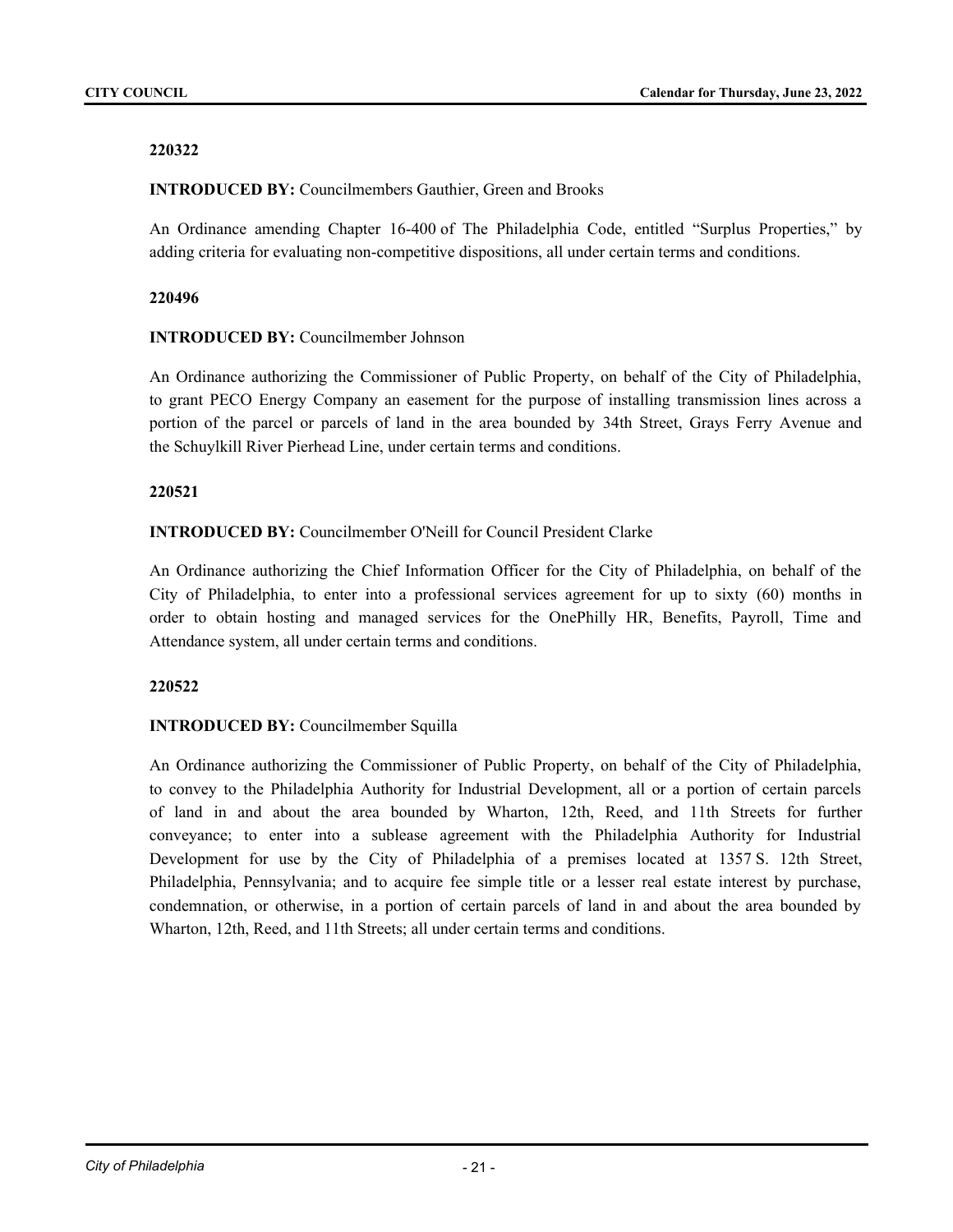# **INTRODUCED BY:** Councilmember Squilla

An Ordinance authorizing the Commissioner of Public Property and the Director of Commerce, on behalf of the City of Philadelphia, to enter into a lease agreement with the Commonwealth of Pennsylvania for property within the Commonwealth of Pennsylvania's Interstate 95 right-of-way between Spring Garden Street and Allegheny Avenue, as well as certain portions of the Commonwealth of Pennsylvania's North Delaware Avenue right-of-way between Spring Garden Street and Allegheny Avenue and certain portions of the Commonwealth of Pennsylvania's Richmond Street right-of-way between Spring Garden and Allegheny Avenue, to be further subleased by the City to the Delaware River Waterfront Corporation; all under certain terms and conditions.

### **220525**

### **INTRODUCED BY:** Councilmember Squilla

An Ordinance authorizing the Commissioner of Public Property, on behalf of the City of Philadelphia, to convey to the Commonwealth of Pennsylvania, all or a portion of a parcel or parcels of land in and about the area bounded by Front Street, East Allen Street, Canal Street and Laurel Street, under certain terms and conditions.

#### **210870**

# **INTRODUCED BY:** Councilmember Squilla

An Ordinance amending Chapter 10-400 of The Philadelphia Code ("Noise and Excessive Vibration") to establish a prohibition on loud noise emanating from a motor vehicle and to add a section authorizing use of an automated system for determining violations of that prohibition, all under certain terms and conditions.

#### **220321**

## **INTRODUCED BY:** Councilmember Gauthier

An Ordinance amending Section 12-701 of The Philadelphia Code, entitled "Designation of Bicycle Lanes," to authorize a bicycle lane on Woodland Avenue from The Woodlands driveway to the VA Medical Center Driveway; and making associated changes to parking regulations within the same limits; all under certain terms and conditions.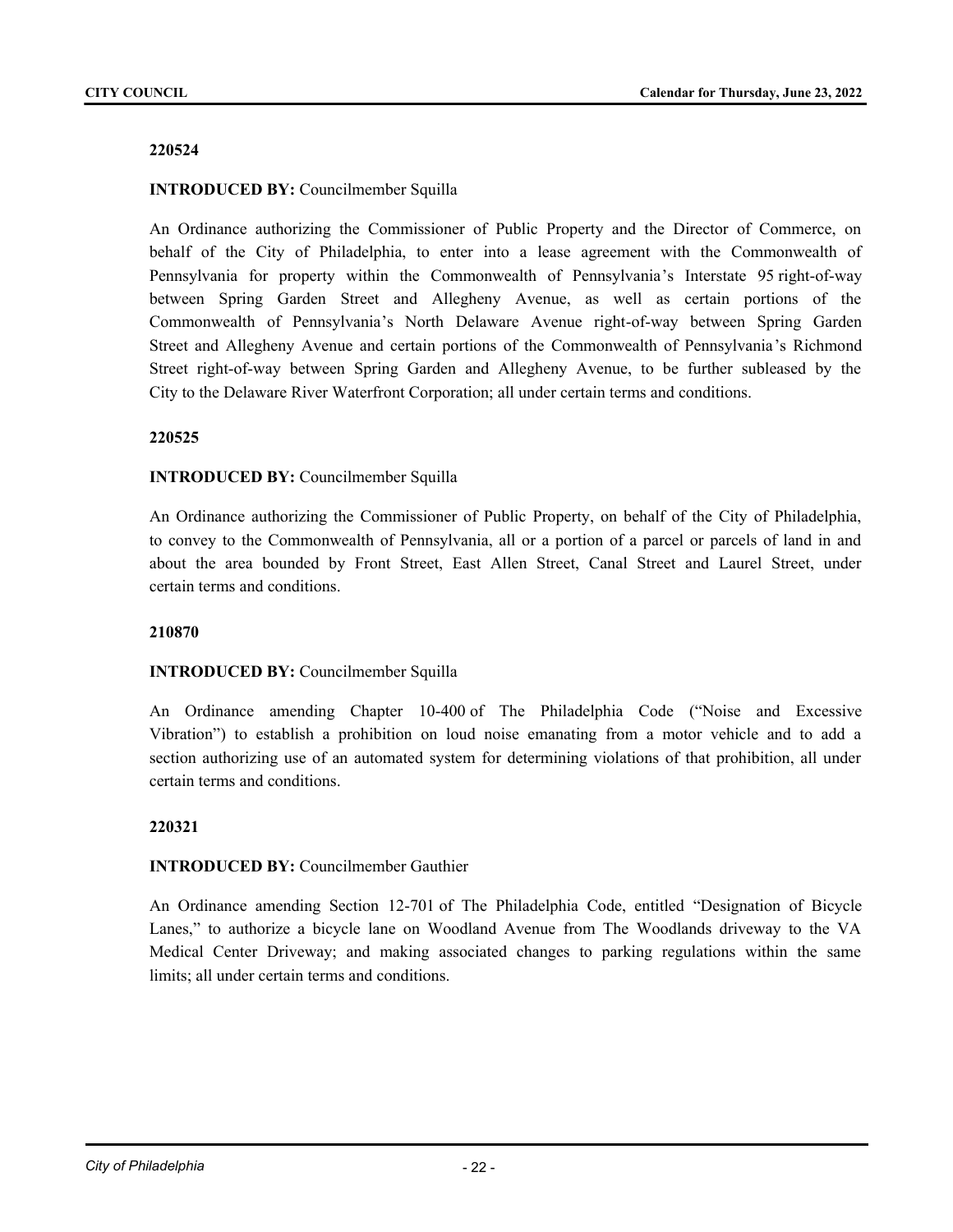## **INTRODUCED BY:** Councilmember Bass

An Ordinance authorizing the revision of lines and grades on a portion of City Plan No. 284 by relocating the northwesterly houseline and the curblines of Hillcrest Avenue from its current intersection with Germantown Avenue to a point northeastwardly therefrom, thereby widening the said portion of Hillcrest Avenue and modifying its intersection with said Germantown Avenue, under certain terms and conditions, including the dedication to the City of the bed of the widened portion of Hillcrest Avenue.

### **220493**

### **INTRODUCED BY:** Councilmember Johnson

An Ordinance amending Subsection (11) ("Leases and Subleases") of Section 17-107 of The Philadelphia Code, entitled "Contractors: Labor Management Relationships" to provide that any City airport operating agreement or regulations of the City concerning rates and charges for the use of Airport gates and other facilities shall be deemed to incorporate the prevailing wage requirements applicable to City leases, Covered Airport Service Contracts and Covered Airport Service Employees, and making other changes concerning Covered Airport Service Employees, all under certain terms and conditions.

# **220526**

# **INTRODUCED BY:** Councilmember Squilla

An Ordinance amending Chapter 9-2300 of The Philadelphia Code, entitled "Protection of Displaced Contract Workers" to extend protections for displaced contract workers to airport service employees and parking workers employed through service contracts or subcontracts to perform work within the City of Philadelphia.

#### **220366**

# **INTRODUCED BY:** Councilmember Bass for Council President Clarke

An Ordinance authorizing the Commissioner of the Department of Parks and Recreation, on behalf of the City, to execute a lease with CP 2023, a Pennsylvania nonprofit corporation, under which CP 2023 would design, construct, operate, maintain, and repair a museum building on the southerly side of Benjamin Franklin Parkway between the Vine Street Expressway, 21st Street, and 22nd Street, to display works of art by Alexander Calder and the Calder family of artists, all at no cost or expense to the City; and exempting the lease from the requirements of Philadelphia Code Chapter 15-100 regarding parks and outdoor spaces; all under certain terms and conditions.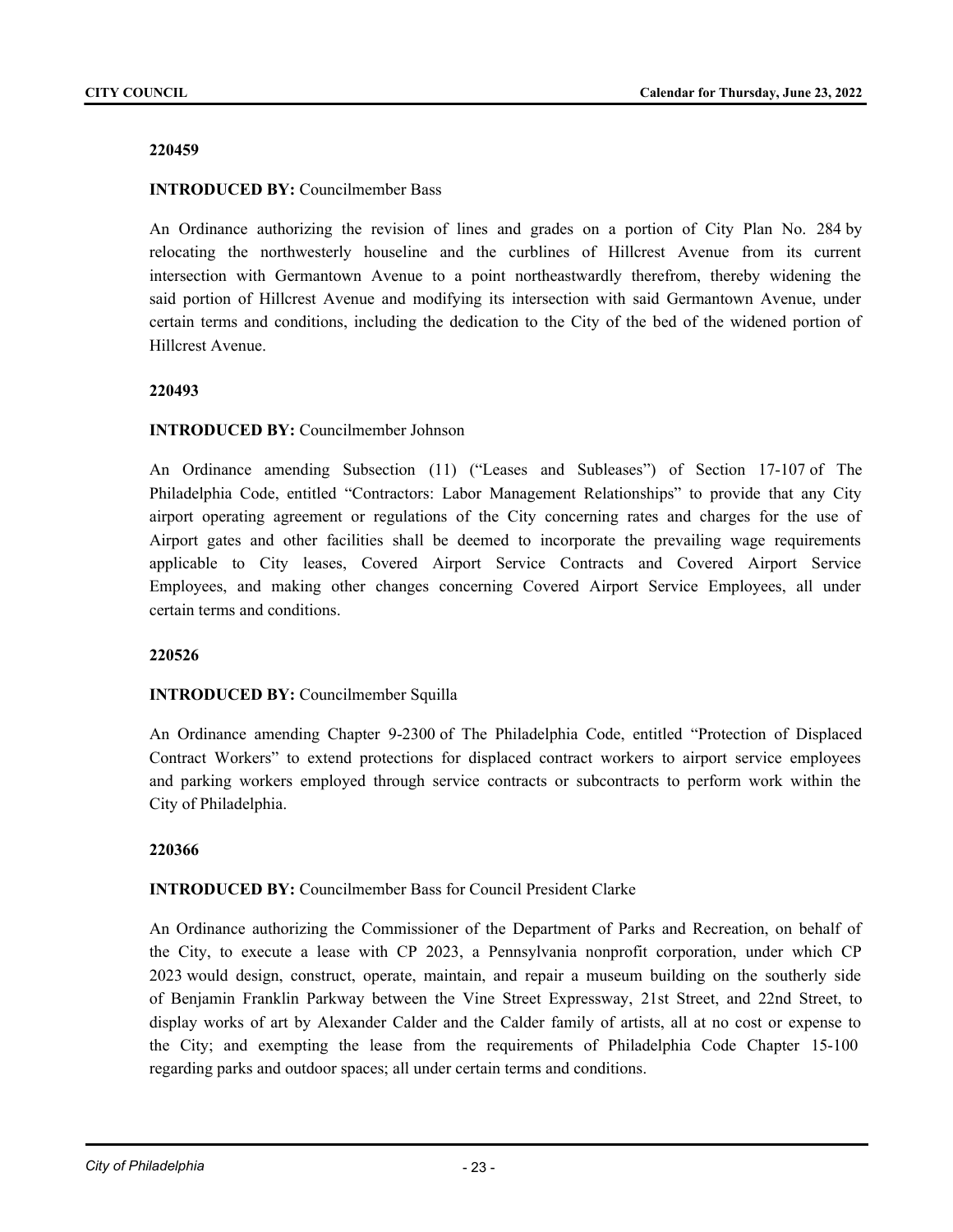## **INTRODUCED BY:** Councilmember Green

An Ordinance amending Bill No. 100163-AA, entitled "An Ordinance authorizing the City of Philadelphia to organize an authority to be known as The Philadelphia Energy Authority, pursuant to the terms of the 'Municipalities Authorities Act,' of 2001, June 19, P.L. 287, No. 22, as amended, under certain terms and conditions," as amended, to reaffirm the responsibilities and powers of the Authority; authorizing and directing certain actions in connection with fulfilling the procedural requirements for the formal documentation of the related Articles of Amendment, all under certain terms and conditions.

### **220573**

# **INTRODUCED BY:** Councilmember O'Neill for Council President Clarke

An Ordinance authorizing the Procurement Commissioner, on behalf of the City, to enter into an agreement with the Philadelphia Energy Authority (the "Authority") to purchase electricity and certain attributes and benefits related to the generation of such electricity from a solar energy facility to be built and owned by, Solaer USA PNE, LLC, located at Northeast Philadelphia Airport ("PNE") for use at and in connection with City facilities, all under certain terms and conditions.

#### **220574**

#### **INTRODUCED BY:** Councilmember Thomas for Council President Clarke

An Ordinance amending Chapter 12-3000 of The Philadelphia Code, entitled "Use Of An Automated Red Light Enforcement System To Prevent Red Light Violations," by authorizing the installation of red light enforcement systems at the intersection of 20th Street and John F Kennedy Boulevard, all under certain terms and conditions.

#### **220575**

#### **INTRODUCED BY:** Councilmember Thomas for Council President Clarke

An Ordinance amending Chapter 12-3000 of The Philadelphia Code, entitled "Use Of An Automated Red Light Enforcement System To Prevent Red Light Violations," by authorizing the installation of red light enforcement systems at the intersection of Kelly Drive and Eakins Oval, all under certain terms and conditions.